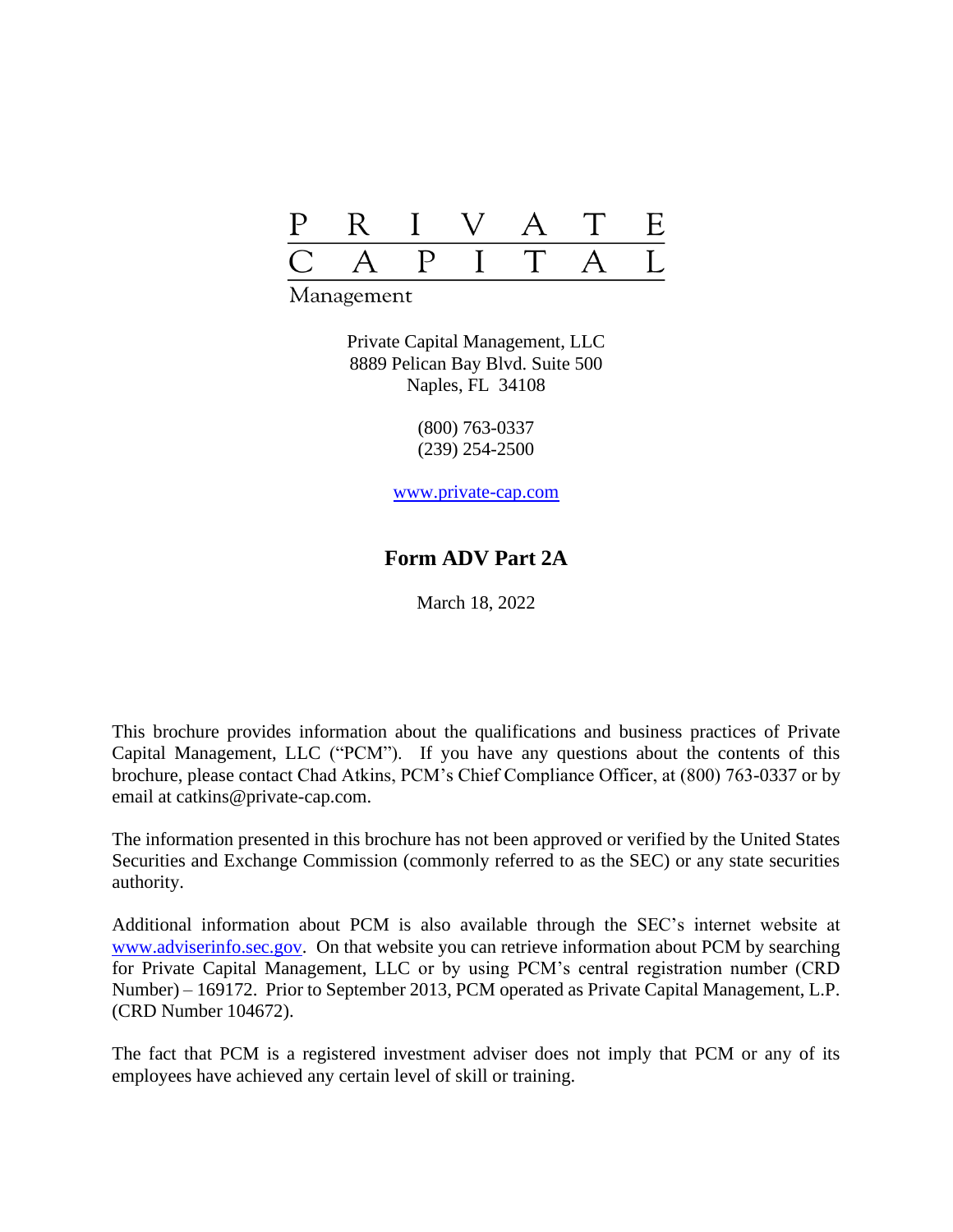## **Item 2 Material Changes**

This amendment of PCM's Form ADV Part 2A updates our most recently filed Form ADV Part 2, dated March 15, 2021. This amendment contains information and strategy description regarding the Harmonic Investors LLC Opportunity Partners Fund. See Item 8 – Methods of Analysis, Investment Strategies and Risk of Loss, and – Fees and Compensation. This amendment also describes PCM's role as an ERISA/Internal Revenue Code fiduciary with respect to qualifying retirement accounts and our intention to comply with the impartial conduct standards and related requirements set forth by the Department of Labor in PTE 2020-02. See Client Brochure – Additional Information and Operational Policies – Compliance with DOL Regulations Regarding Fiduciary Investment Advice.

You can always obtain a current version of this document by contacting PCM at (800) 763-0337 or by visiting our website www.private-cap.com.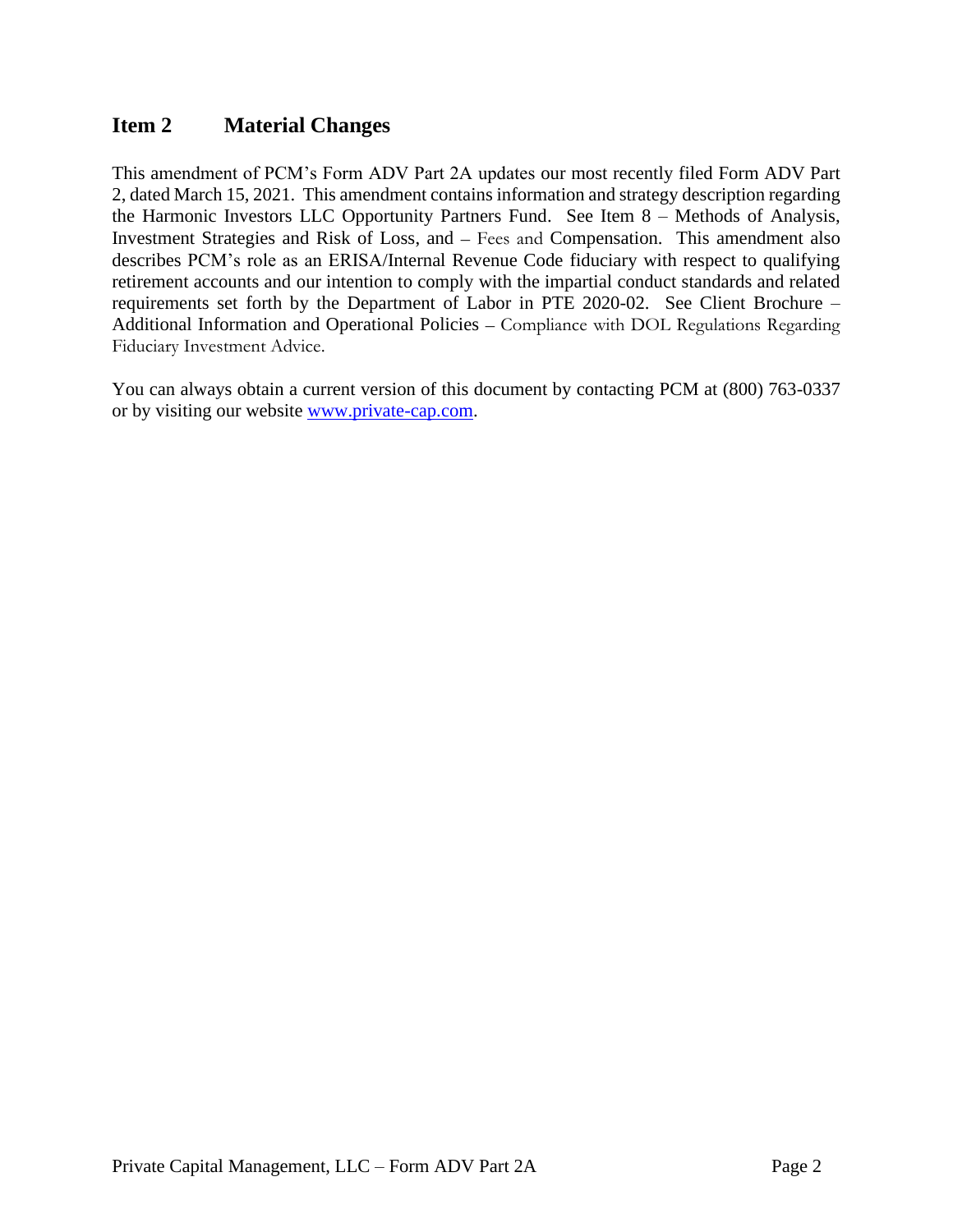# **Item 3 Table of Contents**

| Item 11 – Code of Ethics, Participation in Client Transactions and Employee Trading 22 |
|----------------------------------------------------------------------------------------|
|                                                                                        |
|                                                                                        |
|                                                                                        |
|                                                                                        |
|                                                                                        |
|                                                                                        |
|                                                                                        |
|                                                                                        |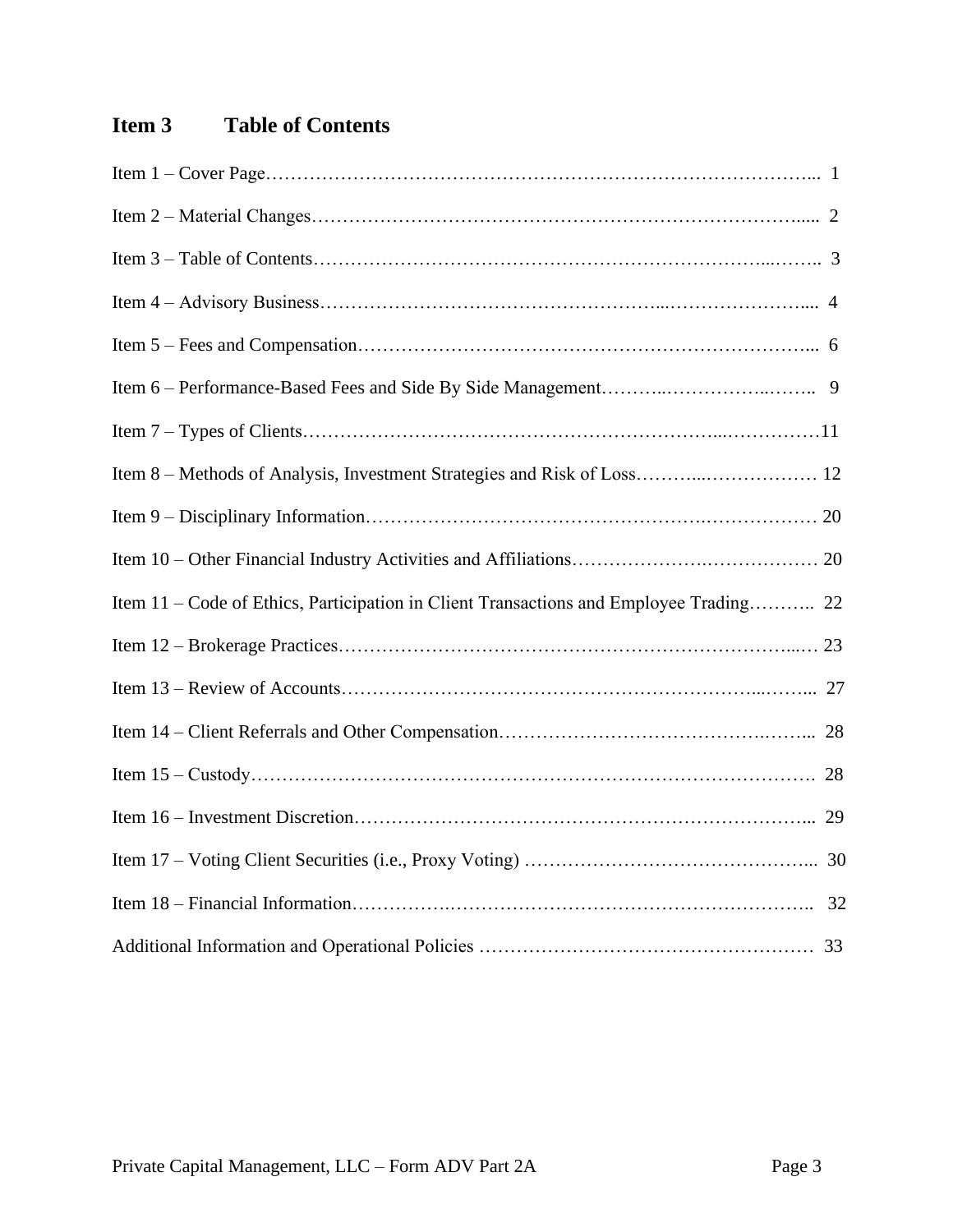## **Item 4 Advisory Business**

### **Overview of the Firm**

Private Capital Management, LLC ("PCM" or "we"), is a boutique investment and wealth advisory firm located in Naples, FL. PCM was founded in 1986 as an extension of a family office, and operated as Private Capital Management, L.P. until 2013, when it became wholly employee owned. Gregg J. Powers is PCM's Lead Portfolio Manager for all PCM value equity strategies. PCM primarily manages separate accounts for institutional and high net worth clients. PCM also implements its value equity strategies through a number of pooled vehicles offered or managed by the firm. PCM's value equity investment strategies are founded on a fundamental research, value based investment discipline focused on identifying companies whose equity securities trade at a valuation that in our view represents a significant discount to the company's intrinsic value.

Additional investment strategies and wealth advisory services offered by PCM are overseen by PCM Partners other than Mr. Powers or by third parties. PCM generally operates under the trades name Private Capital Wealth or Harmonic Investors with respect to these strategies and services.

Mr. Powers also serves as PCM's CEO and is the controlling owner of PCM (indirectly) through Pelican Bay Holdings, LLC ("Pelican Bay Holdings"), a holding company that serves as general partner of Private Capital Management Holdings, L.P. ("PCM Holdings"), PCM's controlling parent. In addition to Mr. Powers, seven senior PCM employees hold limited partnership interests in PCM Holdings ("Partners"). Pelican Bay Holdings also owns PCM's broker-dealer affiliate, Carnes Capital Corp. ("Carnes"). PCM owns and controls three Special Purpose Vehicle (limited liability company) subsidiaries (each, an "SPV"). These SPVs serve as either the general partner or managing member of private investment funds offered to eligible clients. The oversight and management of the SPVs has been delegated to Partners other than Mr. Powers. See Item 4 — Special Purpose Vehicles. In addition to its main office, PCM maintains a research office in Miami, FL.

#### **Types of Investments**

PCM's value equity strategies invest primarily in publicly traded equity securities (stocks) that trade on North American (predominantly U.S.) exchanges. On occasion, these investments may include publicly traded limited partnerships. For certain clients (including most clients invested in our Value Focus Strategy and the private funds we manage), PCM has the ability to invest in a range of financial instruments or options, as well as non-equity securities such as corporate debt. PCM also has the ability to execute short sales for clients that have margin accounts and have permitted short selling.

While the securities in which we invest typically trade on North American exchanges, those securities may be issued by companies that (i) are based or domiciled in, or have significant operations within, foreign countries or (ii) derive a significant portion of their revenues from outside North America. PCM considers a security domestic (i.e., non-foreign) so long as its primary listing is on a U.S. exchange, regardless of company domicile.

PCM's value equity strategies employ a single fundamental research, value based investment discipline. PCM's investment services are intended for individuals and institutions with a long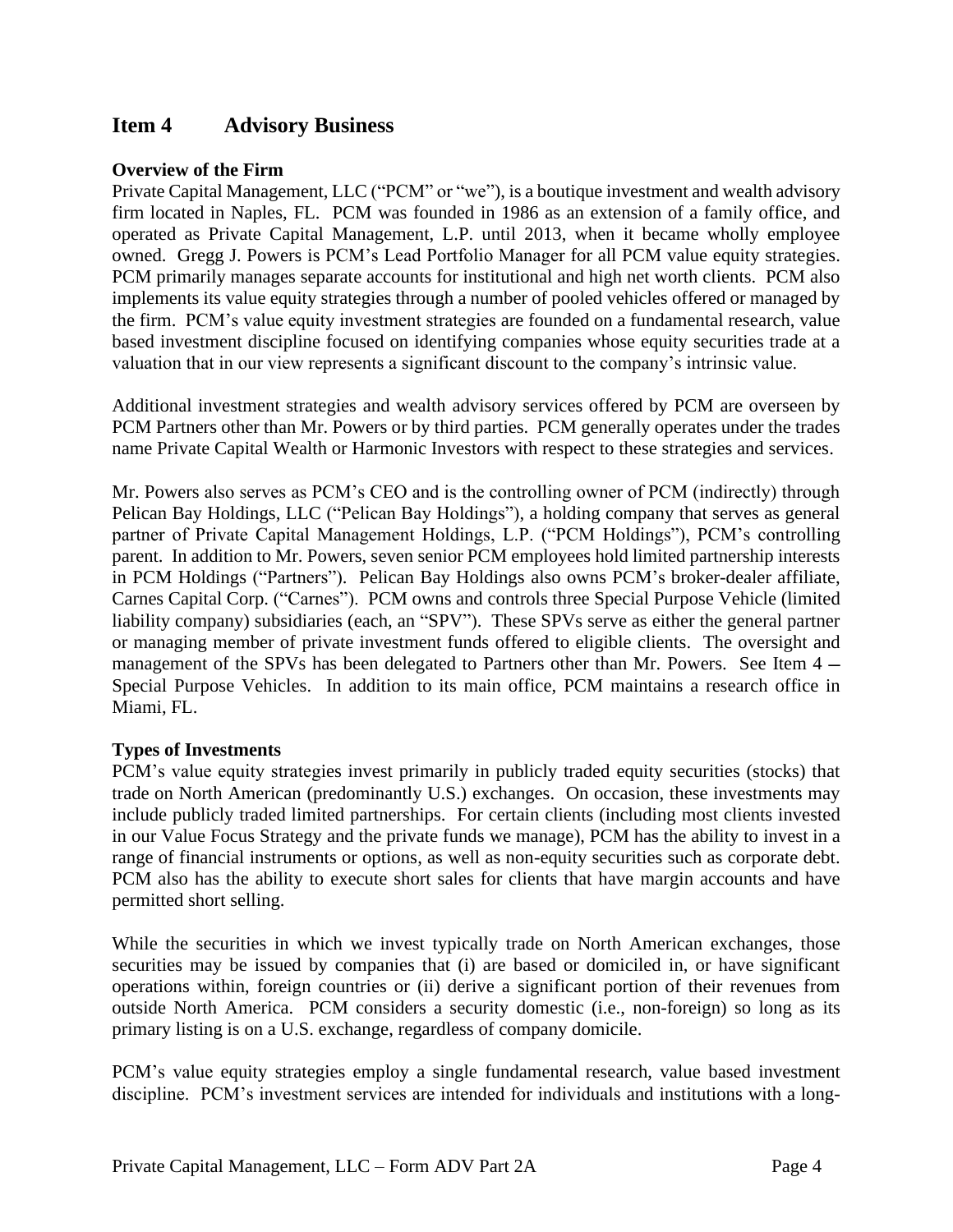term investment horizon that have the capacity to bear market risk, including the risk of loss of invested capital.

#### **Tailored Advisory Services**

PCM manages two value equity strategies in which separate account clients may invest: PCM's Value Focus Strategy and PCM's somewhat less concentrated Value Equity Strategy. Both strategies are grounded on PCM's bottom-up investment approach described in Item 8. Separate account clients who participate in PCM's Value Equity Strategy are allowed to impose reasonable restrictions on their accounts, including limitations on investments in specific securities, industries, or sectors. Because of its more concentrated nature, a client's ability to impose investment restrictions on a Value Focus Strategy account may be more limited. PCM may decline to accept a new account, or may terminate an existing advisory relationship, if a client's investment guidelines or restrictions significantly impair PCM's ability to manage the portfolio in accordance with our investment discipline.

### **Wrap Fee Program and Individual Client Sub-Advisory Accounts**

A number of PCM clients participate in a legacy wrap account program previously sponsored by Citigroup. This program is not available to new clients and exists solely for the purpose of accommodating these legacy clients. PCM also manages a number of accounts under a subadvisory agreement with an unaffiliated investment adviser. This relationship is subject to a tiered fee structure. PCM does not assess the extent or value of services provided to wrap account program clients by any sponsor or by any third party adviser; generally, we do not have access to the information necessary to make such an assessment. Wrap program accounts are subject to PCM's standard account minimums and fee structure.

#### **Adviser and Sub-Adviser to Pooled Vehicles**

PCM acts as investment adviser to the Entrepreneurial Value Fund, L.P. (the "EVF"), and The Collier Fund, Ltd. (the "Collier Fund") and one SEC registered mutual fund, the Private Capital Management Value Fund (the "PCM Value Fund").

Through Harmonic Investors Managing Member LLC ("Harmonic Managing Member"), PCM also serves as adviser to Harmonic Investors LLC Fund I ("Harmonic Fund I"), Harmonic Investors LLC Navigator Fund ("Harmonic Navigator"), Harmonic Investors LLC Hedged Partners Fund ("Harmonic Hedged Partners"), Harmonic Investors LLC Opportunity Partners Fund ("Harmonic Opportunity Partners") and Harmonic Investors LLC Explorer Fund ("Harmonic Explorer"), which are also private funds. Harmonic Managing Member is a wholly owned subsidiary (SPV) of PCM. See Item 4 — PCM Special Purpose Vehicles. PCM also serves directly as the sub-adviser to Harmonic Fund I's concentrated value equity strategy allocation.

Harmonic Managing Member has retained a number of unaffiliated third parties in connection with the private funds it manages, including an investment sub-adviser with respect to Harmonic Fund I's covered call strategy and an economic research firm in connection with Harmonic Explorer. The unaffiliated sub-adviser for Harmonic Fund I is an SEC registered investment adviser and its activities on behalf of the fund are overseen by Harmonic Managing Member.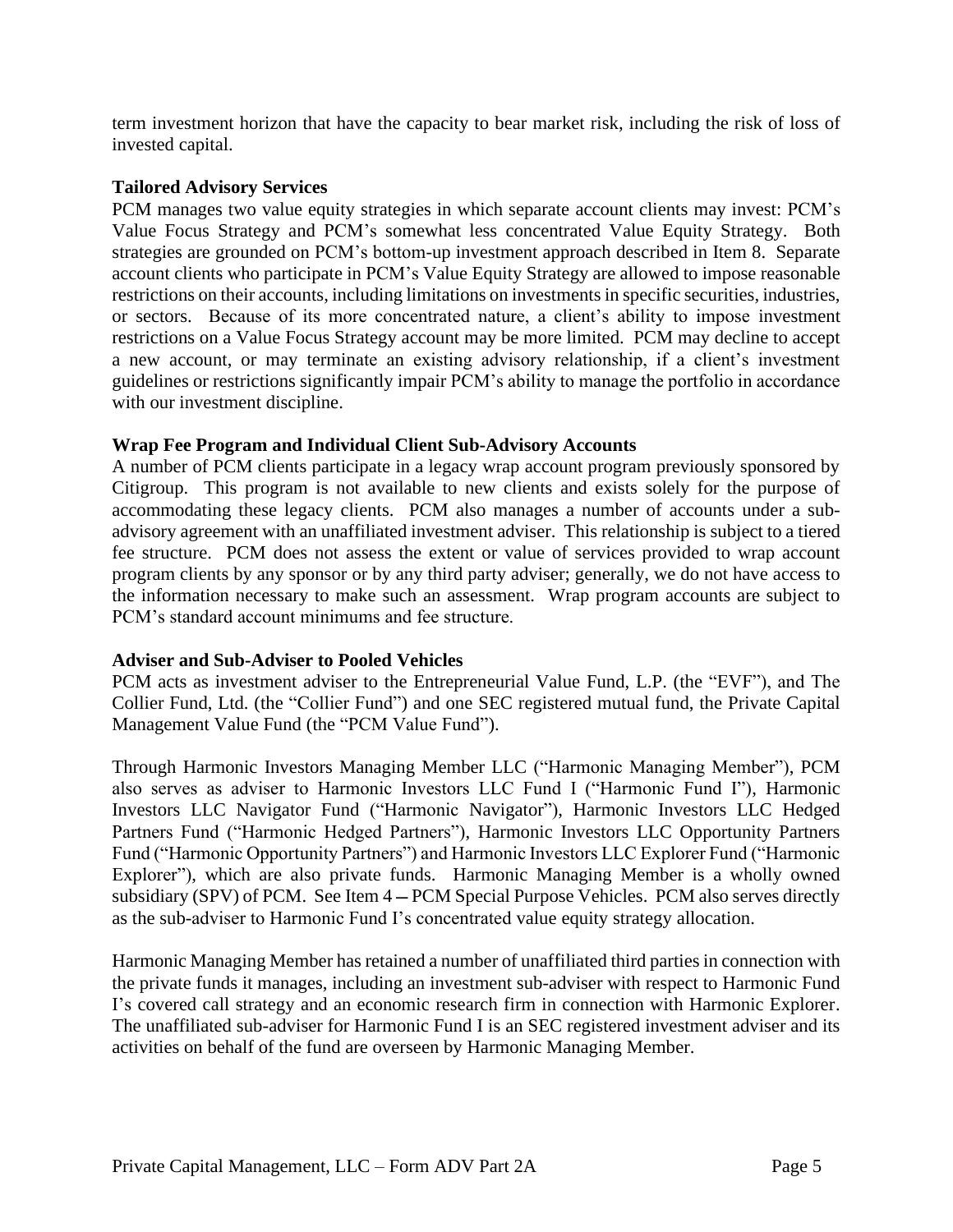### **PCM Special Purpose Vehicles**

PCM owns and controls the general partners of the EVF and the Collier Fund (respectively, PCM Entrepreneurial GP, LLC and PCM Collier GP, LLC) as well as the Managing Member (Harmonic Managing Member LLC) of Harmonic Fund I, Harmonic Navigator, Harmonic Hedged Partners, Harmonic Opportunity Partners and Harmonic Explorer. Each of these Special Purpose Vehicles (each, an "SPV") is managed by senior officers/Partners of PCM who are not members of PCM's value equity strategies investment team. Any investment authority held by an SPV is exercised and controlled by PCM. Chad Atkins and David G. Joyce serve as officers of each SPV while Jeffrey M. Fortier serves as an officer of Harmonic Managing Member. Messrs. Atkins and Joyce are also members of PCM's Compliance Committee. Each SPV is subject to PCM's compliance policies and oversight, as well as PCM's Code of Ethics.

### **Wealth Advisory Services**

PCM provides wealth advisory services to clients under the trade name Private Capital Wealth. In furtherance of these advisory services PCM maintains continuous supervision of client assets invested in passive and active strategies or vehicles (primarily ETFs and mutual funds) that are not managed by PCM or an affiliate. PCM recommends and implements trades involving client wealth advisory assets subject to client delegation or approval. As a part of its wealth advisory services PCM also employs PCM managed proprietary separate account strategies and funds, including the PCM Value Fund, Harmonic Fund I, Harmonic Navigator, Harmonic Hedged Partners and Harmonic Explorer. PCM wealth advisory clients will pay two levels of management fees on assets allocated to strategies or vehicles managed by third parties. Unless otherwise agreed with the client, wealth advisory clients do not pay two levels of management fee on assets allocated to strategies or vehicles managed by PCM or its affiliates.

#### **Assets Under Management**

PCM managed approximately \$956 million in assets as of December 31, 2021.

## **Item 5 Fees and Compensation**

#### **Value Equity Strategy Separate Account Fees and Compensation**

PCM charges its management fees based on the value of an account and/or account performance (as the case may be) on the last business day of the relevant period. Management fees are prorated for the first and last quarter an account is under PCM's management. On a case by case basis, PCM has negotiated management fees for significant relationships. Such determinations are made by PCM at its sole discretion. PCM also at its discretion accepts accounts at an initial funding level below the applicable stated minimum.

PCM and a client may agree that fees will be computed based upon the custodian's valuation of the client's assets rather than the independent pricing service data used by PCM. In limited cases PCM may agree to receive its base management fee in advance. If a client that pays its management fee in advance terminates their Portfolio Management Agreement (other than at quarter end), PCM will refund a pro-rated portion of the management fee paid.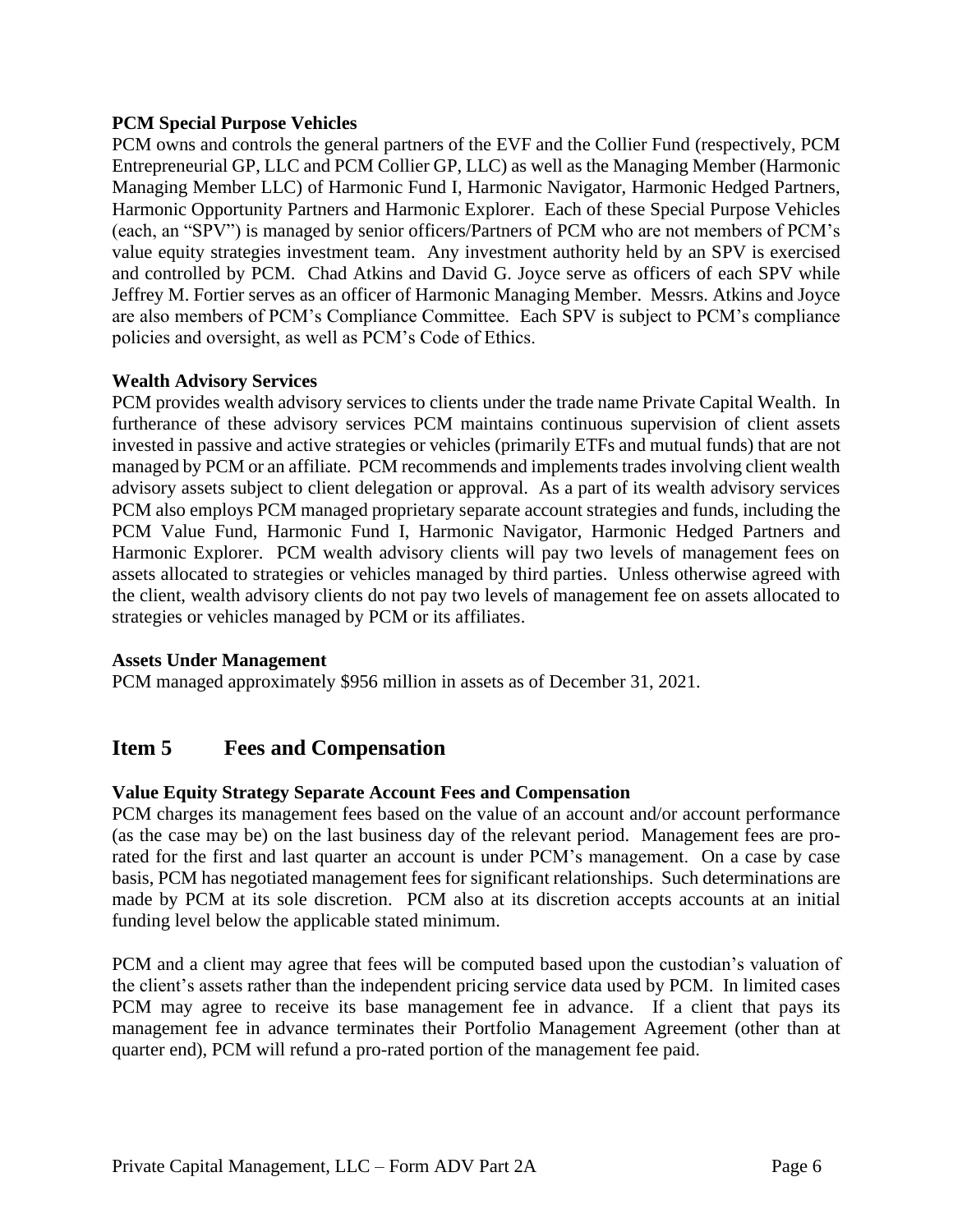Value Focus Strategy. PCM's Value Focus Strategy offers two standard advisory fee structures. The first is 1% per annum, which is charged quarterly in arrears based on the fair market value of the assets in a client's account (including cash and accrued dividends). The second standard option is an advisory fee split between a base management fee of 0.75% per annum, charged quarterly in arrears, and a performance fee that is applied on a calendar year basis. The performance fee is subject to a 10% (net of base management fee) hurdle and is capped at 0.75% of account assets. Accordingly, under this standard fee schedule, the maximum annual advisory fee rate to which a Value Focus Strategy account may be subject is 1.5%. In the event PCM manages a Value Focus Strategy account for only a portion of a calendar year, any performance fee will be determined as if the period PCM managed the account comprised a full calendar year. PCM may agree to other fee arrangements based upon a number of factors, including a client's history with PCM or whether the account is part of a sub-advisory or multiple account relationship with PCM.

Value Equity Strategy. PCM's standard fee for its Value Equity Strategy is 1% per annum, which is charged quarterly in arrears based on the fair market value of the assets in a client's account (including cash and accrued dividends). In the event PCM accepts a Value Equity Strategy account with initial funding of less than \$1 million, the management fee charged will not exceed 1.5% per annum and may be lower based upon a number of factors, including whether the account owner was previously a client of PCM or the account is part of a larger relationship with assets already under PCM's management.

Method of Payment. Clients have the option of allowing PCM to deduct its management fee directly from their account or having PCM invoice them each quarter. Clients who would like PCM to deduct management fees from their accounts directly must authorize PCM to do so in writing.

Minimum Account Size. PCM's minimum account size for a separately managed Value Focus Strategy or Value Equity Strategy portfolio is \$1 million. PCM reserves the right to negotiate its minimum account size.

## **Mutual Fund Management Fees**

The management fees that PCM receives for advising its mutual fund are described in the fund's prospectus, which is available upon request or by visiting our website [www.private-cap.com.](http://www.private-cap.com/)

#### **Private Fund Management Fees**

PCM manages six private investment funds, the EVF, the Collier Fund, Harmonic Fund I, Harmonic Navigator, Harmonic Hedged Partners, Harmonic Opportunity Partners and Harmonic Explorer. The fees that PCM receives for advising its private funds are set forth in full in each fund's confidential Private Placement Memorandum ("PPM").

EVF and Collier Fund Management Fees. The fee structures for the EVF and the Collier Fund include both a management fee and an incentive allocation based on fund performance. In addition, EVF and Collier Fund investors are entitled to "high-water mark" protection. This means that PCM calculates its incentive allocation against a high-water mark established by prior fund gains. As a result, investors are not subject to an incentive allocation on investment gains until they have been made whole for any prior losses they suffered on their fund investment. The EVF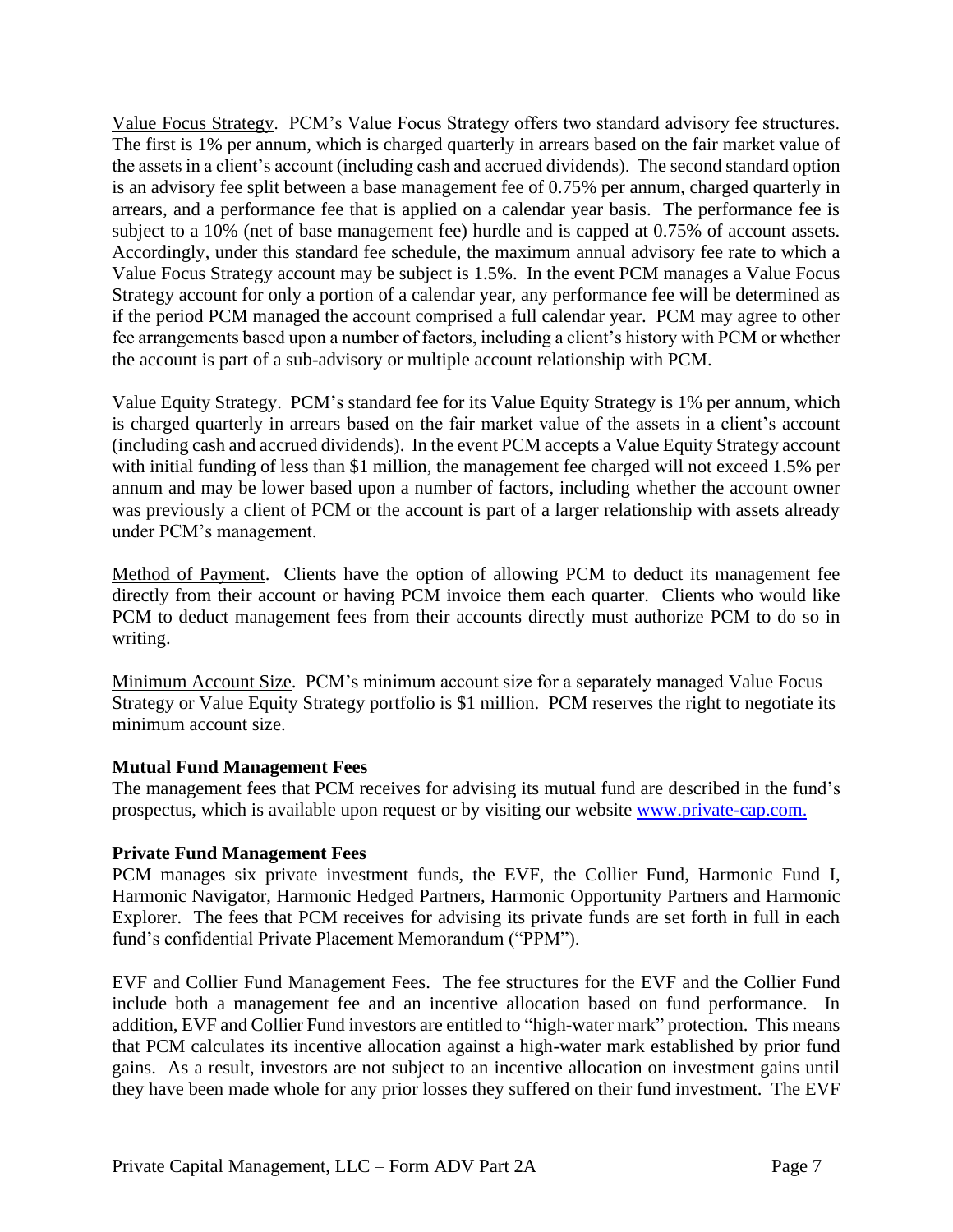charges a base management fee of 1% per annum and a performance allocation of 20% of fund gains (realized and unrealized) above the high-water mark. The Collier Fund charges a base management fee of 1.5% per annum and a performance allocation of 10% of fund gains (realized and unrealized) above the high-water mark. As a result of their management fee and incentive allocation structures, under most circumstances EVF and Collier Fund investors pay higher fees than PCM separate account or PCM Value Fund clients (which do not have high-water mark protections). PCM separate account strategies have higher investment minimums than the EVF and the Collier Fund. Eligible prospective investors and current investors should refer to the relevant PPM for fund specific information about the calculation of fees and incentive allocations.

Harmonic Fund I, Harmonic Navigator and Harmonic Hedged Partners Management Fees. Investors in Harmonic Fund I and Harmonic Navigator pay an asset based management fee of 1% per annum. Harmonic Hedged Partners investors may elect to pay either an asset based fee of 1% per annum or (if eligible) a variable fee of 0.50% (50 basis points) per annum along with a performance fee equal to 20% of the amount by which the calendar year gain from all sources exceeds 5%. Management fees are charged monthly in arrears based on the fair market value of fund assets (including cash and accrued dividends). With respect to Harmonic Fund I, Harmonic Managing Member is responsible for paying all sub-adviser fees out of the management fee it receives from the fund.

Harmonic Opportunity Partners. The fee structure for Harmonic Opportunity Partners includes both a management fee and an incentive fee based on fund performance. The fund charges an asset based management fee of 0.85% (85 basis points) per annum and a performance fee that is equal to 10% of an investor's calendar year excess return from all sources in excess of 8% (determined after management fees). The management fee is charged monthly in arrears based on the fair market value of fund assets (including cash and accrued dividends).

Harmonic Explorer Management Fees. The fee structure for Harmonic Explorer includes both a management fee and an incentive fee based on fund performance. The fund charges an asset based management fee of 0.75% (75 basis points) per annum and a performance fee that is applied on a calendar year basis equal to 20% of the fund's excess annual return (after management fees) over the S&P 500. The management fee is charged monthly in arrears based on the fair market value of fund assets (including cash and accrued dividends). The annual performance fee is subject to a cap of 3% of an investor's fund interest and will not be applied to the extent it would result in the investor's annual return being negative.

## **Wealth Advisory Fees**

PCM provides wealth advisory services under the trade name Private Capital Wealth. PCM charges new wealth advisory clients a flat fee, which is charged quarterly in arrears based on the fair market value of wealth advisory assets. This fee generally does not exceed 1% per annum and may vary based on account size, additional assets managed by the firm, the percentage of assets invested in PCM managed strategies, the nature of the advisory relationship and specific services requested by the client.

PCM's wealth advisory fee is in addition to any fees charged by any ETF or third party managed strategy or vehicle in which such client's assets are invested. As a result, PCM wealth advisory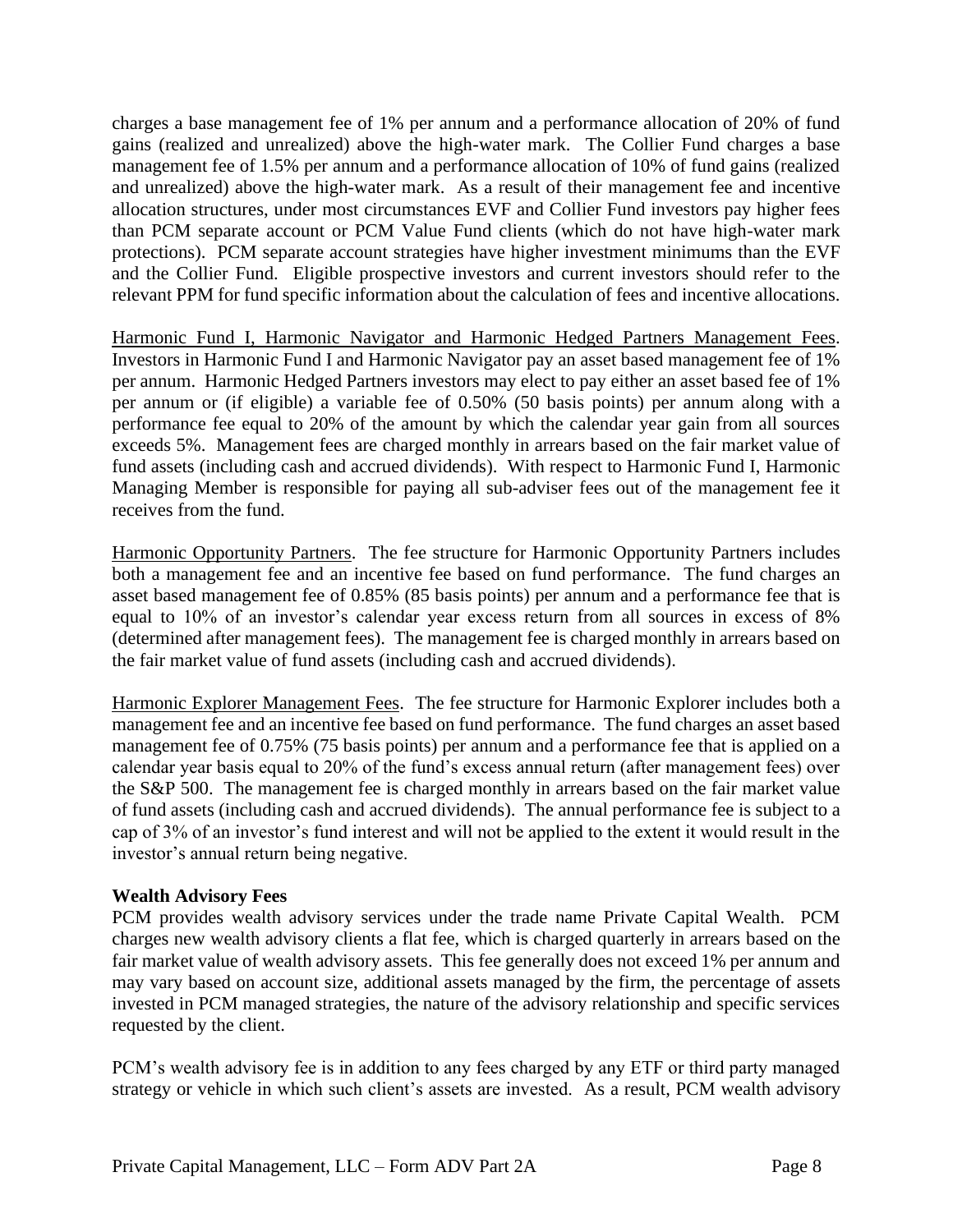clients pay two levels of fees with respect to assets invested in third party managed ETFs, strategies or vehicles. Unless otherwise agreed with the client, PCM wealth advisory clients do not pay PCM a wealth advisory fee on assets invested in PCM or affiliate managed strategies or vehicles.

#### **Other Fees and Expenses**

Clients typically pay other expenses in addition to the management fees paid to PCM. For instance, clients typically pay costs related to brokerage transactions and custody services that may be charged on a per transaction basis or as a flat fee. With respect to separate account clients, examples of fees charged by (and paid directly to) third parties may include, but are not limited to, commissions; transaction fees; exchange fees; SEC fees; consultant fees; administrative fees; transfer taxes; mark-ups or mark-downs on security transactions; as well as wire and electronic fund processing fees.

When requested by a value equity separate account client, PCM may invest client separate account assets in exchange-traded-funds ("ETFs"), third party managed mutual funds or PCM's mutual fund (the PCM Value Fund). Each ETF or third party managed mutual fund pays an advisory fee to its investment adviser that is separate and distinct from the management fee the client would pay PCM on the value of the ETF or mutual fund holdings in their account. As a result, PCM clients pay two levels of fees for third party managed ETFs or mutual funds held in their value equity accounts. However, in the event a separate account client directs a portion of their account assets to be invested in the PCM Value Fund, PCM deducts the assets held in the PCM Value Fund from the account value when computing its management fee. Thus, the client would not pay two levels of fees on those assets. See Item 8 – Other Investment Strategies – Third Party Exchange Traded Funds and Mutual Funds.

## **Fee Based Compensation Arrangements**

PCM maintains a salary plus fee-based bonus compensation arrangement with one PCM client services officer. Prior to joining PCM this employee had developed an independent wealth management practice, a significant portion of which subsequently became clients of PCM. Feebased or commission compensation arrangements can give rise to a potential conflict of interest in providing an incentive for recommending higher fee strategies to clients. PCM addresses this potential conflict through compliance oversight and by having structured the arrangement to emphasize salary, rather than primarily a fee-based component.

## **Item 6 Performance-Based Fees and Side By Side Management**

## **Side By Side Management of Client Accounts**

PCM manages accounts and provides discretionary investment management services for several hundred clients. PCM discretionary client accounts vary with respect to (i) strategy; (ii) size; (iii) the frequency and amount of contributions and withdrawals; (iv) investment guidelines and restrictions; (v) risk tolerance; (vi) whether the account is part of a group of related accounts; and (vii) fee structures, including Value Focus Strategy accounts and PCM private funds that have a performance fee or incentive allocation component. Potential conflicts of interest exist in the "side by side" trading and management of accounts that (a) are subject to different fee structures (including performance fees or incentive allocations); (b) are a part of larger relationships (PCM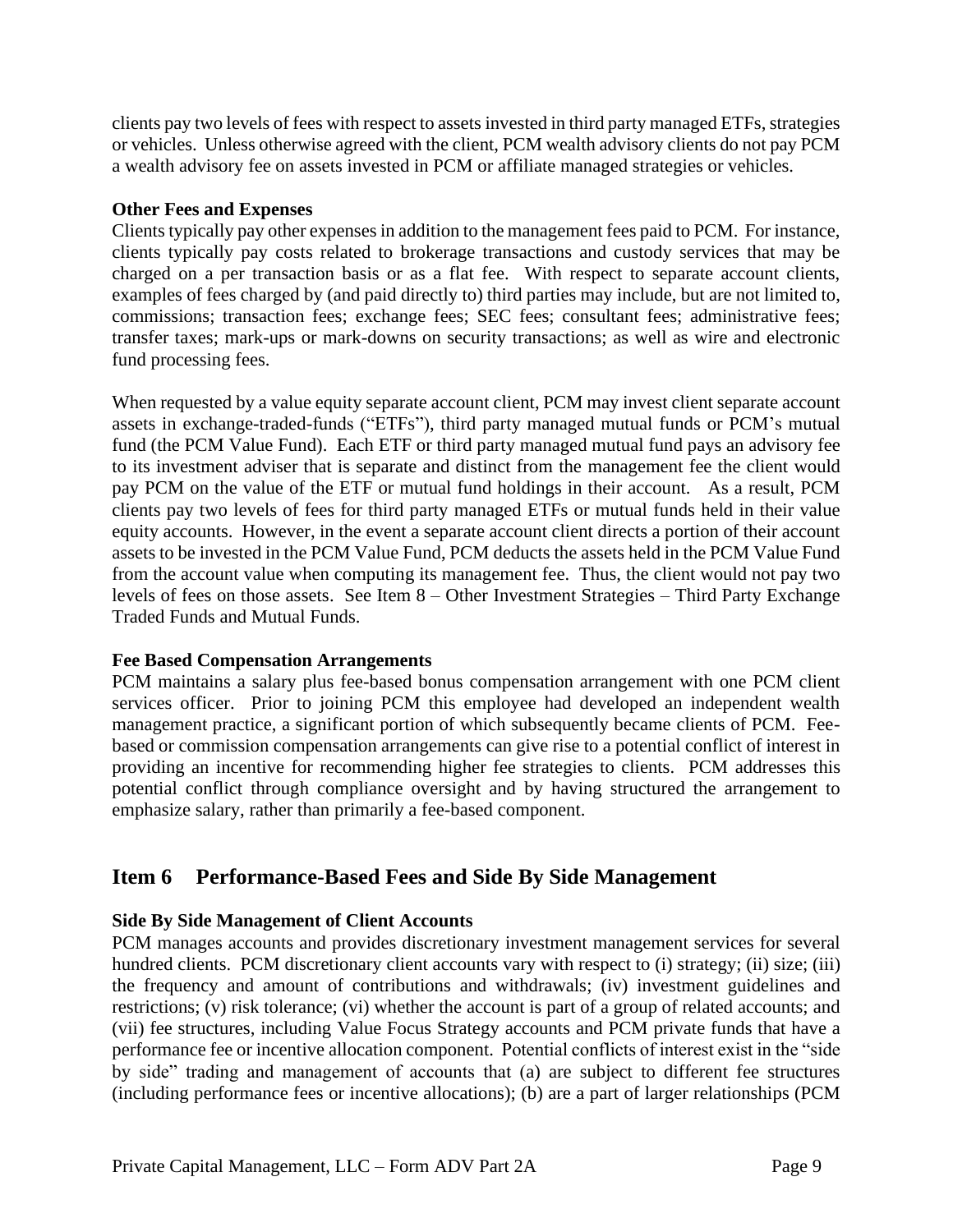could potentially receive larger fees); or (c) make up a disproportionate percentage of PCM's revenue (including PCM private funds that have a higher base management fee or an incentive based fee structure and Value Focus Strategy accounts which may pay a performance fee). While PCM could have an incentive to direct its best investment ideas to larger or more profitable accounts, PCM has adopted and implemented trade allocation policies and procedures that it believes are reasonably designed to ensure that all clients are treated fairly. See Item 12 – Allocation of Investment Opportunities Among Clients.

Subject to PCM's obligations to deal fairly with all clients, PCM may give advice and take actions with respect to one client or strategy that differ (from a timing or investment allocation perspective or otherwise) from actions taken for other clients or strategies. In addition, Value Focus Strategy accounts and the pooled investment vehicles advised by PCM (e.g., the private funds and the PCM Value Fund) have asset flow patterns, expected holding periods and investment mandates that may differ from those applicable to value equity separate accounts. As a result, some PCM funds or client accounts (i) utilize more short-term strategies; (ii) trade more frequently than other PCM accounts; (iii) utilize derivative securities (options) or hedging techniques related to securities that also are held in other PCM accounts; (iv) invest in alternative areas of the capital structure (e.g. corporate debt) of companies in which PCM clients may already own common stock; (v) participate in allocations to new positions that, in the view of PCM's Portfolio Manager, are not yet appropriate for inclusion across all client accounts; or (vi) maintain more concentrated portfolios than those held by other PCM clients.

After an initial invest up period (targeted at  $90 - 120$  days subject to market conditions), Value Focus Strategy accounts generally trade as a group. However, individual account holdings may vary based on inception date, the timing of subsequent contributions and withdrawals, and other account specific factors.

PCM does not utilize a group trading approach or model portfolio for its Value Equity Strategy and individual client accounts may hold securities that are not held broadly across all client accounts. However, to the extent permitted by prevailing market conditions and specific account restrictions, PCM looks for opportunities to allocate core portfolio holdings broadly across eligible client accounts. Holdings and performance dispersion is a natural feature of PCM's Value Equity Strategy as a result of multiple factors including (i) market conditions and opportunities at the time an account is funded or has assets available for investment; (ii) the timing of client contributions and withdrawals; and (iii) client guidelines and account restrictions.

#### **PCM Employee Participation in PCM Managed Funds**

PCM Partners are encouraged to invest in the PCM Value Fund, a registered open-end mutual fund managed by PCM. All PCM Partners own shares of the PCM Value Fund. A majority of PCM Partners are also investors in one or more PCM private funds. In the event a PCM employee becomes an investor in a PCM private fund, such employee will be subject to the same fee, redemption, lock-up and other generally applicable fund provisions as other fund investors (subject to any superseding regulatory requirements, including ERISA). Nevertheless, the participation of PCM employees in a PCM affiliated fund gives rise to potential conflicts of interest in that PCM could be motivated to favor a fund in which its employees are investors. PCM sees any potential conflict as being mitigated by the positive alignment that results from PCM employees investing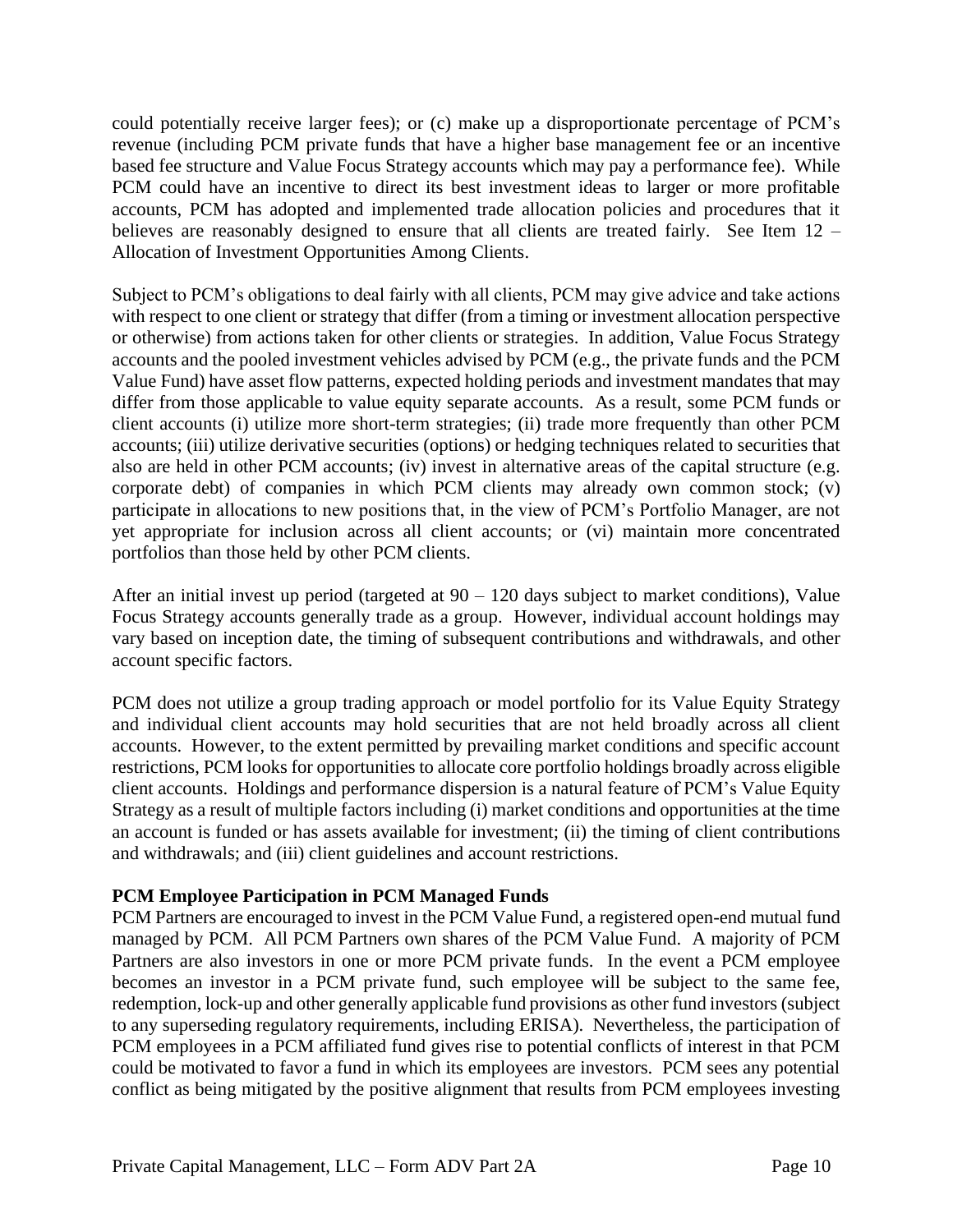side by side with PCM clients as well as by safeguards imposed by PCM's Code of Ethics, various allocation and trading policies, and compliance policies and procedures.

## **Item 7 Types of Clients**

### **Types of Clients**

PCM has historically focused on providing discretionary investment management services to individual and institutional investors through separately managed portfolios. In addition to managing Value Focus Strategy and Value Equity Strategy separate accounts, PCM also serves as:

- Investment adviser to the Private Capital Management Value Fund ("PCM Value Fund"), a registered open-end investment company;
- Investment adviser to two value equity focused private funds the EVF, a Delaware limited partnership, and the Collier Fund, a Florida limited partnership. The general partners of the EVF and the Collier Fund are, respectively, PCM Entrepreneurial GP, LLC, and PCM Collier GP, LLC, each of which is an affiliate and a SPV of PCM. See Item 4 — Special Purpose Vehicles.
- Through Harmonic Managing Member, PCM advises Harmonic Fund I, Harmonic Navigator, Harmonic Hedged Partners, Harmonic Opportunity Partners and Harmonic Explorer. Harmonic Managing Member is a wholly owned and controlled SPV of PCM. See Item 4 — Special Purpose Vehicles. PCM also acts as an investment sub-adviser to Harmonic Fund I with respect to its concentrated value equity strategy allocation.

Each of the pooled vehicles listed above is subject to investment mandates, restrictions, investment minimums and regulatory requirements that may differ from those applicable to a separate account for an individual investor. In the event a client maintains a PCM Value Fund or private fund investment that meets a separate account minimum, they may elect to open a separate account. Any such transition should be considered in light of an investor's individual circumstances as it may, among other things, result in the accelerated realization of capital gains on their pooled vehicle investment.

Under the trade name Private Capital Wealth, PCM also offers wealth advisory services on both a discretionary and non-discretionary basis. In the case of non-discretionary wealth advisory services, the client retains investment discretion over their PCM account(s), meaning that PCM does not independently direct transactions for these wealth advisory client accounts. Wealth advisory clients may elect to provide PCM varying levels of investment discretion with respect to the rebalancing and reallocation of assets held in their wealth advisory account(s).

#### **Account Initiation Procedures**

PCM seeks to commence management of a new account as soon as practicable following its funding and PCM's review of all required account documentation (including a fully completed and signed Portfolio Management Agreement), investment guidelines, and confirmation from the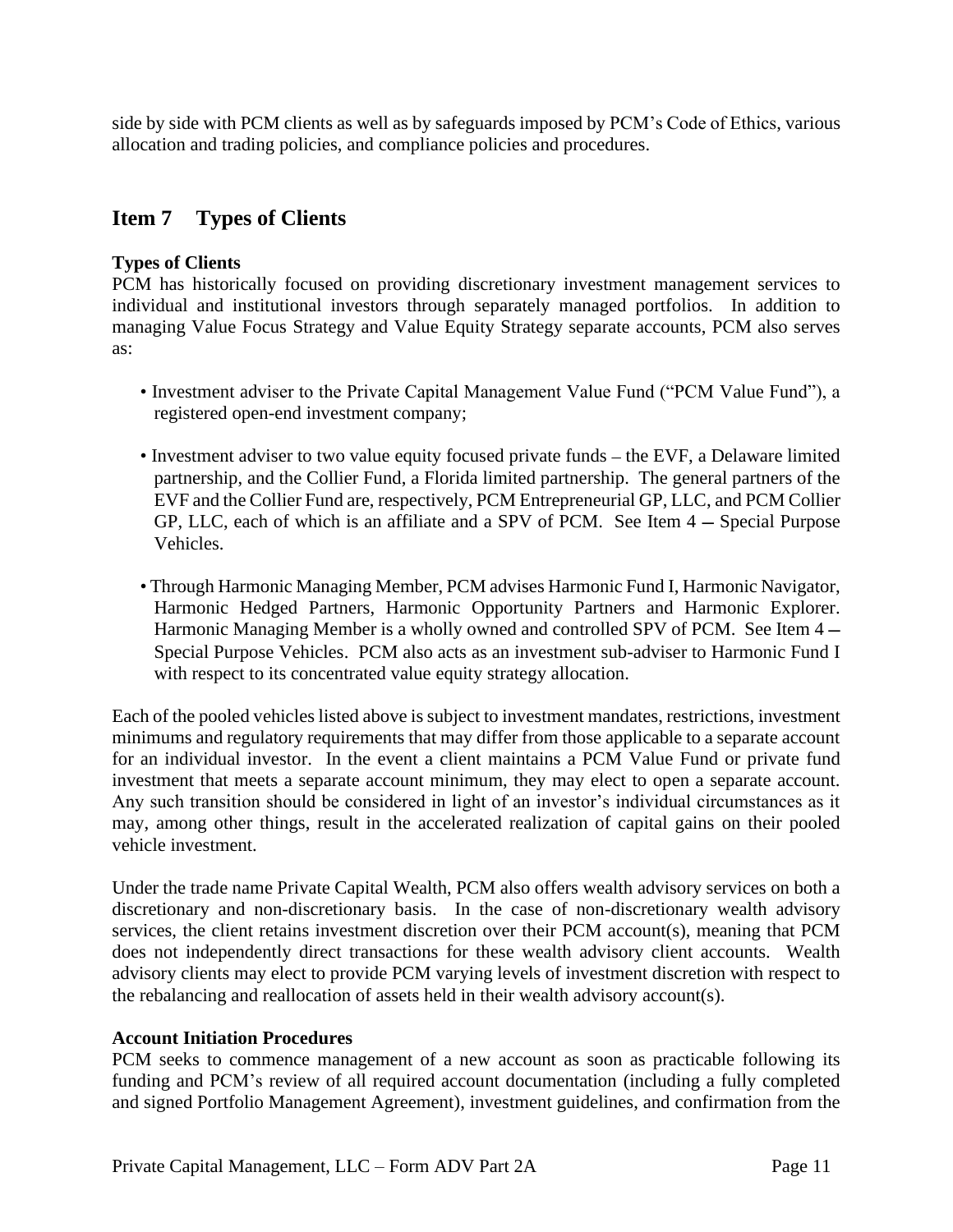client's custodian that the assets are available for investment. The time required to complete these steps may vary depending on the efficiency of the parties involved in the process and the completeness and accuracy of the documents received. Consistent with its value based investment approach, PCM aims to complete the initial invest-up process for Value Focus Strategy accounts over a three to four month period as investment opportunities are identified. Value Equity Strategy accounts are generally invested over several quarters, but may be subject to a longer invest-up period depending upon market conditions and other factors.

## **Item 8 Methods of Analysis, Investment Strategies and Risk of Loss**

### **Value Equity Investment Strategies**

PCM's value equity investment discipline is founded on a core belief that the function of any business is to generate value for its owners over the long term. PCM applies a fundamental value, research driven investment approach with the goal of identifying companies that are out of favor, underappreciated or misunderstood, and thereby trade at a significant discount to our estimation of long-term intrinsic value. PCM values companies using a variety of measures, including an estimate of a company's capacity to generate discretionary cash flow over time and the long-term value of its assets. PCM defines discretionary cash flow as cash flow from operations in excess of required capital expenditures. PCM believes that discretionary cash flow is a superior gauge of a company's long-term capacity to grow and improve its operations and return value to shareholders. Discretionary cash flow can be used by companies to increase shareholder value by repurchasing stock, paying down debt, paying dividends to shareholders, or making strategic acquisitions.

PCM uses a multi-step research approach that often begins with the identification of a potential investment opportunity through proprietary screening and analysis, as well as through industry contacts and our in-depth knowledge of various industries. Once a potential investment opportunity is identified, PCM performs rigorous financial analysis focused on valuing the company's business operations and assets over an identifiable investment horizon. This analysis normally encompasses SEC filings made by the company as well as information available through third party data providers, industry contacts, and other sources.

PCM undertakes an in-depth qualitative assessment of potential investments, including management quality, governance, competitive position, operating environment, and corporate culture. PCM looks for companies that have entrenched market positions or sustainable competitive advantages, competent management whose interests are aligned with creating longterm shareholder value, corporate cultures that are consistent with good governance and appropriately responsive to shareholders (the company's ultimate owners), and the ability to compete effectively and succeed under various industry and broader economic scenarios. Where our investment team identifies shortcomings or potential risks in these or other aspects of the company, it will seek to analyze and account for them relative to the overall attractiveness of the opportunity, understanding that risk or uncertainty in one or more of these areas may be a central contributor to a compelling valuation.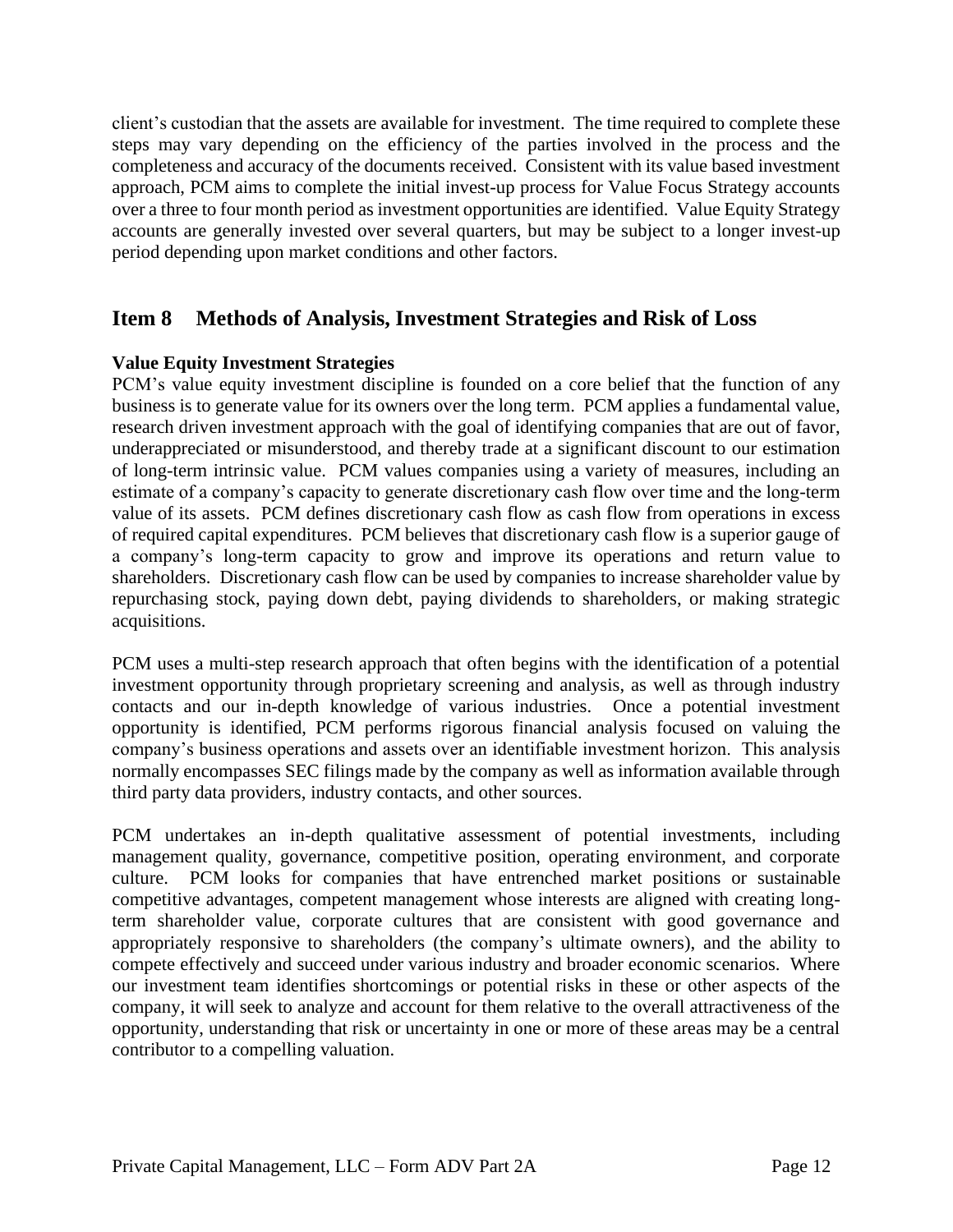PCM continually re-evaluates companies in which it has invested and will scale back or exit a position as a company's market price approaches our price target or when a change in a fundamental aspect of the company or its operating environment materially affects our investment view. PCM often will continue to hold, or add to, positions with declining share prices so long as the factors driving the price decline do not result in a negative revision to our overall investment assessment of the company or the investment's risk/return profile remains compelling.

While PCM traditionally invests in smaller capitalization companies, we may invest in companies of any market capitalization. We typically assume an investment horizon of three to five years. However, PCM may sell securities in discretionary equity strategy accounts at any time prior to or after such securities become eligible for long-term capital gain tax treatment. See Item 16 – Investment Discretion. An evaluation of risk of loss is the primary factor PCM considers when determining whether a security should be sold rather than held to obtain increased tax efficiency.

### **Harmonic Fund Investment Strategies**

Harmonic Fund I. Harmonic Fund I employs a hybrid investment strategy that combines a primary allocation to two equity options based strategies with a secondary (smaller) allocation to PCM's Value Focus Strategy. One of Harmonic Fund I's options strategies is a covered call/large-cap strategy that is managed by a third party sub-adviser. Harmonic Managing Member manages a multi-leg (hedged) equity options strategy for the fund (currently comprised of an allocation to Harmonic Hedged Partners), as well as a complementary allocation of fund assets focused on efficiently managing fund liquidity, furthering the fund's overall investment program and increasing the fund's tax efficiency for long-term investors. Harmonic Fund I assets allocated to Harmonic Hedged Partners are not included in the computation of Harmonic Fund I's management fee. As a result, Harmonic Fund I investors do not pay two levels of fee with respect to the fund's Harmonic Hedged Partners investment. Harmonic Fund I's complementary asset allocation is most frequently allocated to shorter duration strategies and is invested in a wide variety of instruments, publicly traded options, securities or debt, U.S. Treasuries or privately placed investment vehicles as more fully described in the fund's PPM.

Harmonic Hedged Partners. Harmonic Hedged Partners primarily employs a hedged options strategy focused on generating attractive risk-adjusted rates of return over full market cycles while maintaining a volatility profile akin to (or lower than) equity hedge funds. The fund implements its investment strategy through the use of multi-leg option trades on publicly traded equity securities, with the maximum potential risk of loss of capital being capped through the purchase of an out of the money option. Accordingly, the risk of loss being accepted by the fund on each position is quantified at all times from the point when the option trade is established. The fund may also make special/situational investments consistent with the fund's risk profile as a way of increasing and diversifying fund returns. Currently, PCM has also made this strategy available (indirectly) through Harmonic Fund I, which has allocated a portion of its assets to Harmonic Hedged Partners.

Harmonic Navigator. Harmonic Navigator is focused on generating positive absolute rates of return while pursuing a conservative, hedged equity options strategy with a reduced volatility profile. The fund implements its investment strategy through the use of multi-leg option trades on publicly traded equity securities, with the maximum potential risk of loss of capital being capped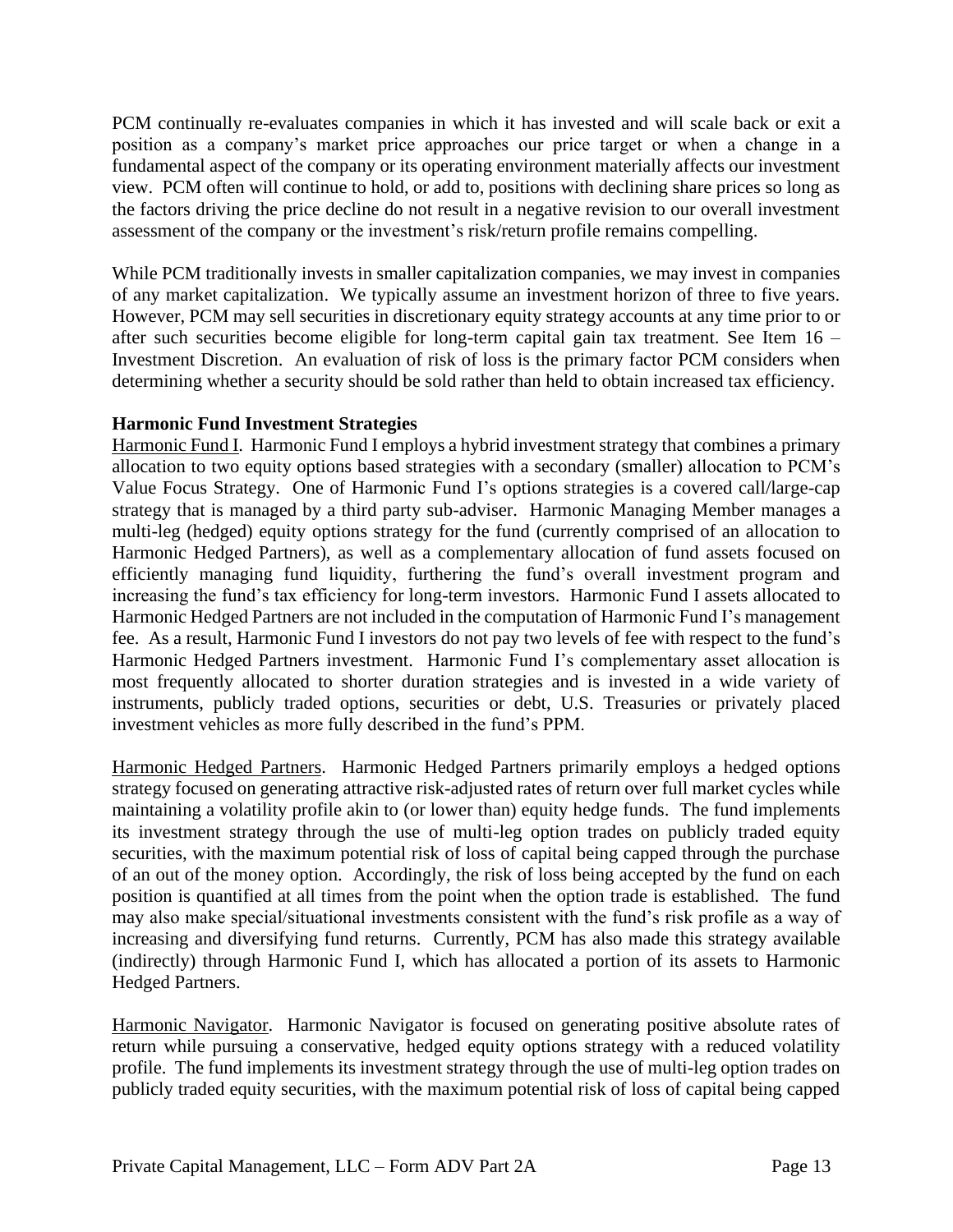through the purchase of an out of the money option. The fund may also invest in equity positions paired with covered call options and long put options of staggered durations. The risk of loss being accepted by the fund pursuant to each of these trading strategies is quantified at all times from the point when the trade is first implemented. The fund may also make special/situational investments consistent with the fund's risk profile as a way of increasing and diversifying fund returns.

Harmonic Opportunity Partners. Harmonic Opportunity Partners seeks long-term capital appreciation over business cycles through a concentrated equity portfolio targeted at not more than 15 primary holdings. The fund pursues its high conviction strategy based on PCM's fundamentals driven, long-term focused equity investment discipline. As a result of the concentrated nature of the fund's portfolio, Harmonic Opportunity Partners is anticipated to experience greater volatility of returns than other PCM equity strategies. In addition, Harmonic Opportunity Partners may engage in transactions intended to profit from share price declines in publicly traded securities, which are generally targeted (in aggregate) not to exceed 20% of the fund's assets on a mark-tomarket basis.

Harmonic Explorer. Harmonic Explorer employs an equity based investment program focused on identifying sectors, industries or other investible pockets of companies that are anticipated to outperform the broader U.S. equity market over the near to intermediate term. The primary investment objectives of the fund are (i) to realize long-term capital appreciation while outperforming the broader U.S. equity market (on an after-fees basis) over full market cycles, and (ii) to demonstrate less downside market capture as compared to the broader U.S. equity market during periods of market dislocation and correction. In pursuing its investment program, Harmonic Explorer relies on economic research and trade recommendations from a third party economic analysis firm. The fund is agnostic with respect to holding periods for fund investments and will routinely generate investment gains (or losses) that are short-term in character. Harmonic Explorer currently looks to the S&P 500 Index as a primary benchmark for broader market performance.

#### **Other Investment Strategies**

Short-Term or Options Based Trading Strategies. PCM discretionary equity strategy accounts and pooled investment vehicles may periodically engage in equity option trades with the goal of realizing additional income or investment returns, or to acquire securities at advantageous prices. Harmonic Fund I, Harmonic Navigator and Harmonic Hedged Partners consistently utilize options based trading strategies.

Corporate Debt. Though not a core element of its investment strategy, PCM may opportunistically invest client assets in corporate debt securities (bonds) where PCM views the anticipated yield and risk profile of the debt security as complementary to our equity focused investment strategy. Corporate debt securities in which PCM invests may be unrated or may be rated below investment grade. A lower rated debt security is one that has been judged by an independent ratings agency (such as Standard & Poor's or Moody's) as having significant risk of default. Corporate debt is frequently transacted in 100 bond lots. Depending on the particular bond in question, including its liquidity and the expected difficulty/cost associated with the purchase of odd lot amounts, client accounts that would receive a trade allocation of less than 100 bonds may not be included.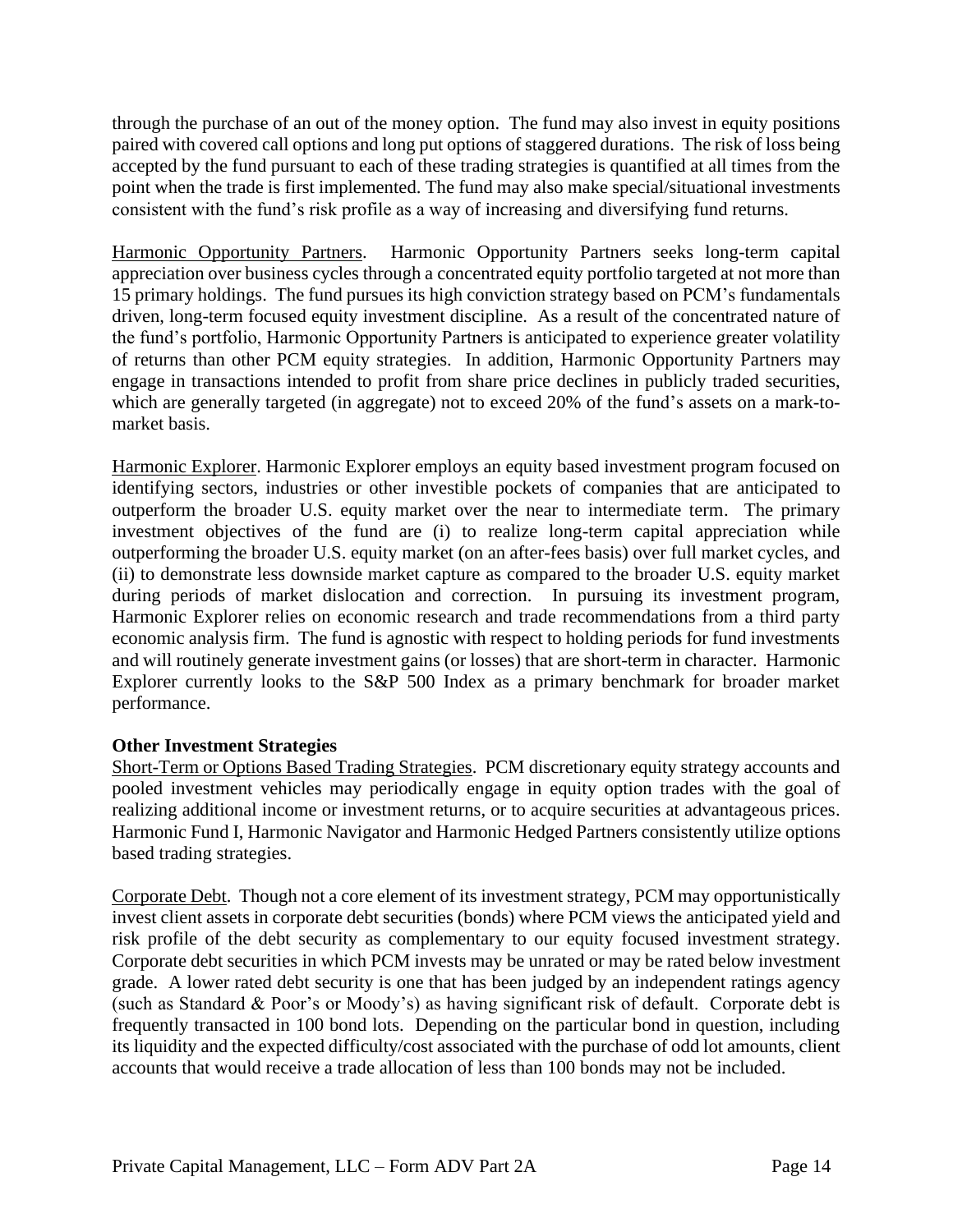Third Party Exchange Traded Funds and Mutual Funds. Private Capital Wealth (wealth advisory) client accounts invest primarily or significantly in third party managed exchange-traded funds ("ETFs") and mutual funds. From time to time PCM discretionary equity strategy clients also may request information regarding the use of ETFs or mutual funds in their accounts as a mechanism for creating additional market exposure, enhancing overall diversification, or as a cash management option. In such cases, PCM employees discuss available market options with the client. In addition to third party managed ETFs or mutual funds, we may also discuss PCM managed options such as the PCM Value Fund, Harmonic Fund I, Harmonic Navigator, Harmonic Hedged Partners, Harmonic Opportunity Partners and Harmonic Explorer. PCM generally does not diligence, monitor or recommend third party ETFs or mutual funds other than those maintained as recommended options for Private Capital Wealth clients.

Each third party ETF or mutual fund pays an advisory fee to its investment adviser that is separate and distinct from the management fee the client pays PCM. As a result, clients utilizing third party ETFs or mutual funds pay two levels of fees on those assets. However, in the event a client directs a portion of their account assets to be invested in the PCM Value Fund, Harmonic Fund I, Harmonic Navigator, Harmonic Hedged Partners, Harmonic Opportunity Partners or Harmonic Explorer, PCM would deduct the assets from the client's account value when computing its management fee. Thus, the client would not pay two levels of fees on those assets.

### **Risks Associated With PCM's Investment Strategies and Wealth Advisory Accounts**

Risk is inherent in all investing. Along with the general risk of loss of invested capital, there are a number of significant risks associated with PCM's investment approach and strategy offerings. If you have any questions regarding risks associated with a PCM related investment or strategy, please do not hesitate to contact our client services department or our Chief Compliance Officer at the numbers listed on the cover page of this Form ADV Part 2A.

Equity Investing Risk. The risk that the value of equity securities in which PCM has invested will decline due to general market or economic conditions, perceptions of the industry in which a company operates, or company specific circumstances, financial condition or performance.

Investment Style Risk. As a fundamental value investor, PCM typically takes significant, longterm positions in companies it believes are undervalued by the market. Value investors often identify and invest in companies that remain out of favor with the market for extended periods of time and PCM may establish significantly sized positions in such companies, sometimes exceeding 10% of account value. In addition, PCM would expect to continue to hold, and in some cases purchase additional shares of, a declining long position (or an appreciating short position) so long as PCM continues to view the market as incorrectly valuing the security. As a result, PCM's misjudgment or incorrect evaluation of a company's prospects could result in a loss of invested capital for clients. Furthermore, PCM's investment style is unlikely to result in performance that closely correlates to specific market indices over time and may include extended periods of underperformance as compared to the broader market.

Small-Cap and Mid-Cap Risk. PCM does not set upper or lower boundaries on the market capitalization of the companies in which it can invest. However, under most market conditions PCM expects to invest significant portions of client assets in small and mid-size companies. The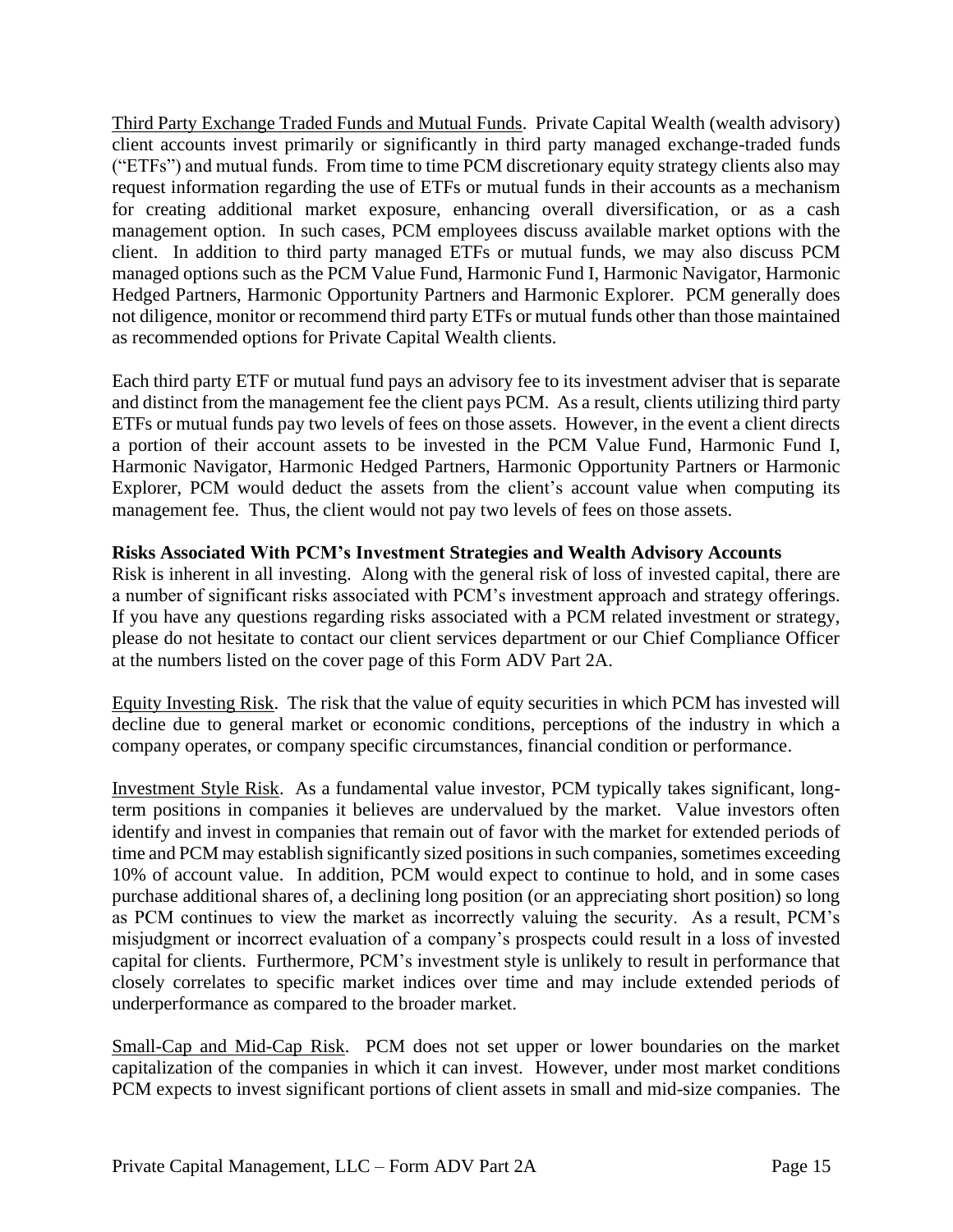securities of small and mid-size companies can involve greater risks than those associated with larger, more established companies and historically have been subject to more sudden or unpredictable price movements. These companies also could have fewer shares outstanding or reduced trading liquidity, which could impact PCM's ability to quickly purchase or sell these securities for clients without causing significant fluctuations in price. Small and mid-size companies also may serve niche markets and fewer customers. They may also operate in narrower markets and have more limited managerial and financial resources than larger, more established companies. Their financial performance can be more volatile and they may face greater risk of business failure.

Low-Priced Security Risk. PCM may periodically invest in or continue to hold (and add to) investments that trade at less than \$5.00 per share ("low priced securities"). Low priced securities often exhibit high price volatility and erratic market movements, especially during periods of heightened market uncertainty or volatility. In addition, the purchase or sale of such securities is more likely to significantly affect the quoted price. In some cases, the liquidation of a position in a low priced security may not be possible within a reasonable period of time.

Risk Associated with Writing (Selling) Covered Calls and Puts. PCM may opportunistically utilize individual security or index options, including writing covered calls or selling puts.

The writer (or seller) of a covered call receives payment (the "premium") in exchange for giving the purchaser of the call option the right to purchase specified number of shares of stock (currently owned by the writer of the covered call option) at an agreed upon price on or before a specified expiration date (after which the option is no longer exercisable). The shares associated with the option may be called away if they trade above the exercise price prior to the date the option expires. If the shares do not trade above the option price, the option will expire and the seller of the call option will retain both the shares and the premium. As a result, the writer of a call option may partially or entirely forgo the opportunity to benefit from an increase in value of the underlying shares above the option price, but continue to bear the risk of a decline in their value.

The seller of a put option gives the purchaser of the put the right to sell a specified number of shares of stock at an agreed upon price for a specified period of time. The risk associated with writing put options is considerable. The writer of a put option bears a risk of loss if the value of the underlying equity security declines below the exercise price prior to the option's expiration date. Such loss could be substantial if there is a significant decline in the value of the underlying equity security.

Option Counterparty Risk. Counterparty risk is the risk that the seller of an option will not perform its side of the contract when the option buyer chooses to exercise the option. In the event of a counterparty failure, the buyer of the option may incur losses the option was intended to mitigate or forgo gains that the option was intended to generate.

Risks Associated with Debt Securities. Corporate debt securities (bonds) are subject to interest rate risk, maturity risk and credit risk. When interest rates decline, the value of the corporate debt securities generally rise. Conversely, when interest rates rise, the value of corporate debt securities generally declines. The magnitude of the decline will often be greater for longer-term debt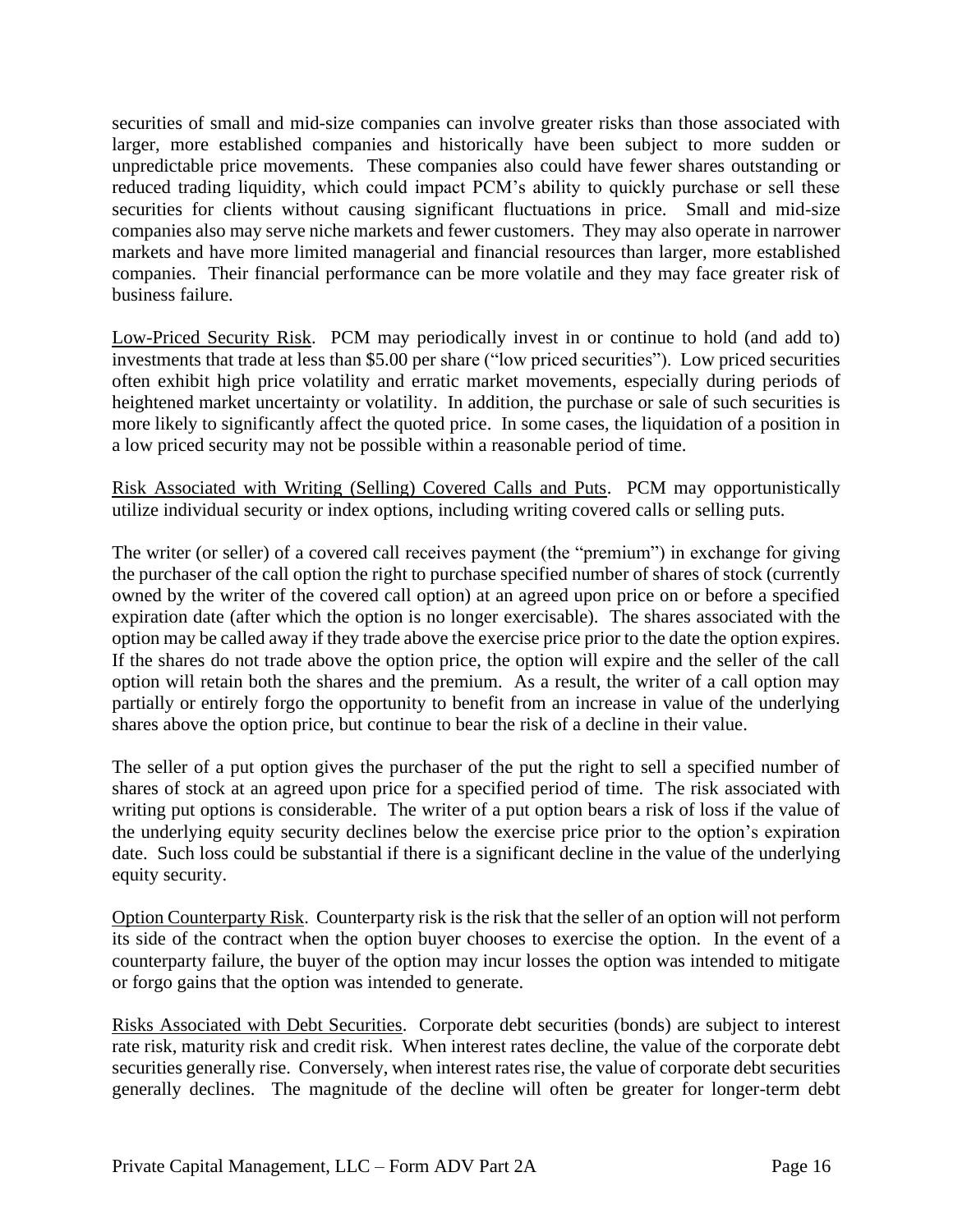securities than for shorter-term debt securities. It is also possible that the issuer of a security will not be able to make interest and principal payments when due. As a result, investments in corporate debt securities are subject to the risk that PCM mis-estimates the financial condition or creditworthiness of the company that has issued the bonds. In the event of a significant decline in financial condition or bankruptcy of the issuer of corporate bonds, the bonds may lose a significant portion of the value or become worthless.

Concentration Risk. Since PCM makes investment decisions primarily based upon companyspecific factors, a large portion of a client's account or fund investment could consist of companies whose businesses are involved in the same industry or sector. This poses a risk since companies in the same industry or sector may tend to move in tandem especially in periods of higher than normal market volatility.

Restricted Security Risk. PCM periodically comes into possession of material non-public information pertaining to companies in which it invests, including, on occasion, through a PCM representative joining a company's board. See Additional Information and Operational Policies – Public Company Board Service. In such an event PCM expects to be restricted in its ability to exercise trading discretion over the portfolio position for significant periods of time. During such periods PCM trading will be restricted to client-directed transactions and transaction in accordance with PCM's Rule 10b5-1 Plan. See Additional Information and Operational Policies Insider Trading and PCM's Rule 10b5-1 Plan. During periods where PCM's discretionary trading ability is restricted, accounts holding the security face an increased risk of loss as PCM would not be able to reduce or exit the position in the face of adverse company specific news or market developments. During periods where PCM is restricted with respect to a particular security, PCM also will be precluded from purchasing shares for clients on a discretionary basis, even though it might do so in the absence of any trading restriction.

In the case of newly funding accounts, the operation of PCM's Rule 10b5-1 Plan may result in otherwise restricted securities being purchased at prices or to allocations that are less optimal than would be the case if PCM were able to exercise its discretion in determining whether to purchase the security.

Risks Associated with Changes in General Economic and Market Conditions. Changes in economic and market conditions, including for example, interest rates, credit availability, inflation rates, industry conditions, government regulation, competition, technological developments, political and diplomatic events and trends, tax and other laws and innumerable other factors, can materially impact one or multiple PCM investments, which can significantly and adversely affect investor returns and result in the loss of invested capital. None of these conditions is within PCM's control and we may not anticipate these developments or their magnitude. These factors also may affect the volatility of securities prices and the liquidity of PCM investments. Unexpected volatility or illiquidity could impair client account returns or result in losses.

Cyber Security Risk. As part of its business, PCM and its affiliates store and transmit electronic information, including information relating to clients and client transactions. PCM and its affiliates are therefore susceptible to cyber security risk. Cyber security failures or breaches of PCM, its affiliates or its service providers have the ability to cause disruptions and impact business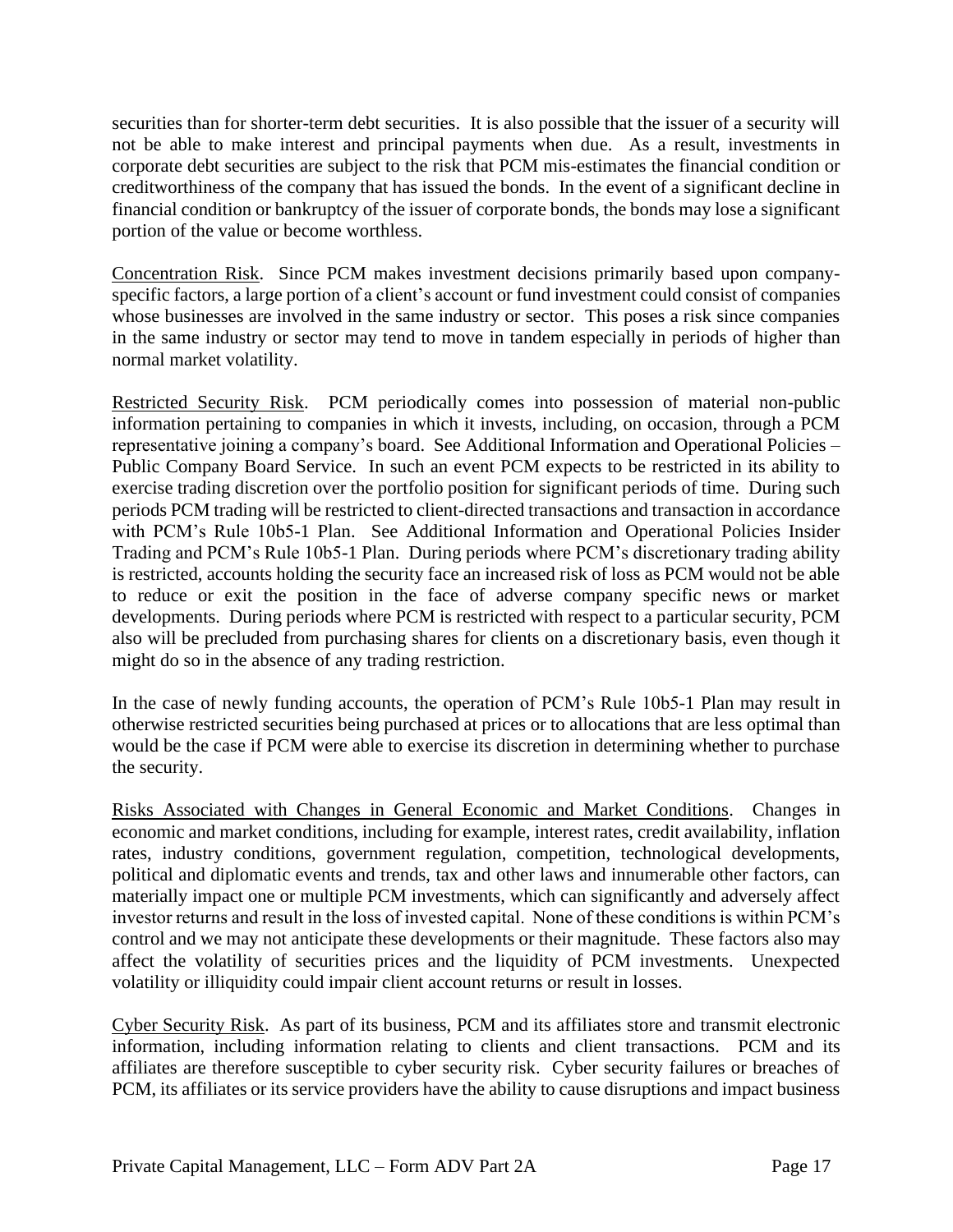operations, potentially resulting in financial losses, the inability of PCM or its affiliates to transact business, violations of applicable privacy and other laws, regulatory fines, penalties and/or reputational damage. PCM and its clients could be negatively impacted as a result. For a discussion of PCM's cyber security program, see Client Brochure – Cyber Security.

Currency Translation Risk. A significant number of companies in which PCM invests materially rely on markets outside the United States for a portion of their operating revenues. These revenues are frequently denominated in currencies other than the U.S. dollar. As a result, these companies face a risk that revenues can be affected by changes in the exchange rate between the local currencies in which revenues are denominated and the U.S. dollar. A relative decline in the value of the U.S. dollar would have the effect of increasing the dollar amount of revenues generated in local currencies, while a relative strengthening of the U.S. dollar would have the opposite effect. While PCM evaluates potential currency translation effects along with other factors in making investment decisions, we do not take steps to hedge potential currency translation risks in client accounts.

Securities of Non-U.S. Issuers and Foreign Securities. Foreign securities and securities of some non-U.S. issuers may carry greater risk than domestic securities for a variety of reasons such as increased political risks; smaller or less liquid markets; higher transaction costs; and less rigorous accounting and reporting standards. Depending on where the issuers' primary markets and operations are located, such stocks may also carry significant levels of currency translation risk. PCM distinguishes between foreign securities – securities that do not have a principal listing on a U.S. exchange or market – and the domestically traded securities of non-U.S. issuers. When restricting a client account from holding "foreign securities" PCM will restrict the purchase of securities that do not regularly or principally trade on U.S. exchanges or markets rather than based on the domicile of the issuer.

Short Sale Risk. PCM may execute short sales in client accounts that authorize short selling and have opened margin accounts with their broker. In the case of a short sale, the client's account borrows shares of the security being sold short through their own broker. The account eventually must purchase shares of the security and deliver those shares to the broker through which the short sale was made in order to close out (or "cover") the short position. Until a short position is covered, the account will incur an unrealized loss if the market value of the security rises. The account will also be charged margin interest by its broker and any dividends paid by the company sold short would be billed to the account and paid to the party from whom the stock was borrowed. Alternatively, if the price of the security declines, the account will reflect an unrealized gain. While a client's potential per share gain in a short sale transaction is limited to the price of the security at the time it is sold short, the potential loss from a short sale transaction theoretically is unlimited.

## **Investment Risks Specifically Associated with the Value Focus Strategy, EVF and Harmonic Opportunity Partners**

Value Focus Strategy and the EVF portfolios generally hold 30 or fewer securities. Harmonic Opportunity Partners generally maintains 15 or fewer core equity positions. Accordingly, clients invested in these strategies may have greater concentration risk (both on an individual security and sector basis) and may experience greater near and intermediate term volatility than PCM's Value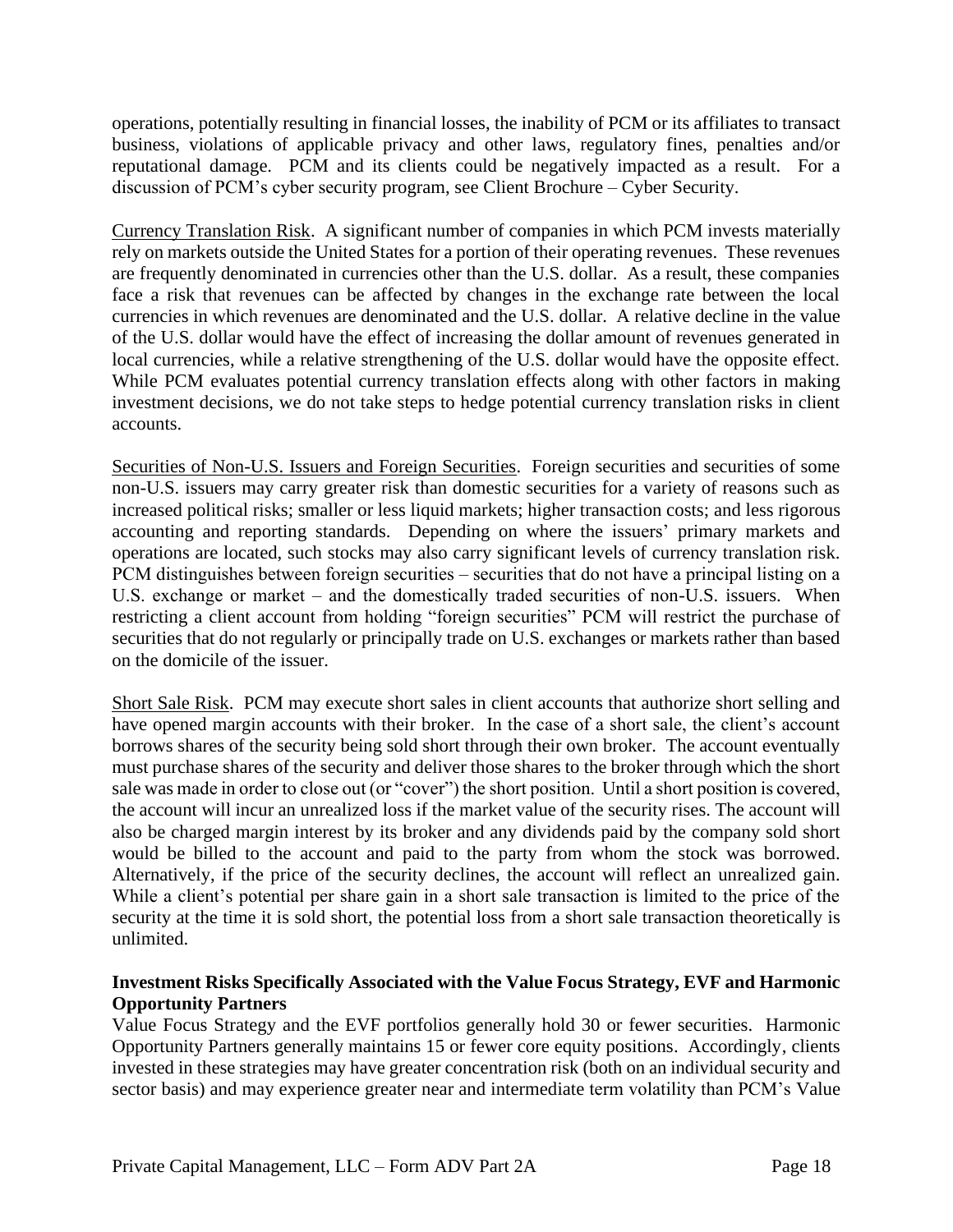Equity Strategy or the equity market as a whole. In addition, during an account's initial invest up process, positions will be purchased at prevailing market prices as account holdings are built toward targeted overall strategy allocation levels. Accordingly, depending on prevailing market conditions, PCM's invest up process may in some instances result in securities being purchased at prices that are higher than PCM's preferred valuation target.

### **Investment Risks Specifically Associated with Harmonic Funds**

In addition to the foregoing, Harmonic private funds are subject to a number of specific risks described in each fund's offering documents and PPM. Prospective fund investors should review these documents thoroughly before investing in a Harmonic fund.

### **Brokerage Costs Associated with Harmonic Navigator and Harmonic Hedged Partners**

In pursuing their investment programs, Harmonic Navigator and Harmonic Hedged Partners are required to implement a high volume of shorter-term options transactions. In light of the elevated turnover associated with these strategies, PCM has negotiated a flat fee commission arrangement for each fund with Carnes. It is expected that in most periods, Harmonic Navigator and Harmonic Hedged Partners investors will bear larger trading costs (on a percentage of fund assets basis) than are borne by investors in PCM's lower turnover investment strategies. An investment in Harmonic Navigator or Harmonic Hedged Partners is also subject to additional investment risks set forth in each fund's PPM, as amended from time to time.

### **Risks Specifically Associated with Private Capital Wealth Advisory Accounts**

Investing Risk. The risk that the value of investments that PCM recommends to a client declines in value due to general market or economic conditions, perceptions of the relevant industry, sector asset class or geographical region, or investment specific circumstances, financial condition or performance. In addition, an increase in interest rates can be expected to have a negative impact on the value of fixed income (bond) investments and could result in a loss of invested capital. Wealth advisory clients my experience losses, including losses of invested capital, and no assurance can be given that PCM's recommendations will be successful or allow a client to achieve their investment goals.

Change in Financial Circumstances. PCM structures wealth advisory portfolios based in part on financial and risk tolerance information provided by the client. In the event a client's financial condition or risk tolerance changes, their wealth advisory portfolio may fall out of alignment with their new circumstances. Accordingly, in the event you experience a change in your financial situation or risk tolerance, please contact PCM promptly so that we may discuss a potential realignment of your wealth advisory portfolio.

Risks Associated with Delayed Trade Implementation. Unless otherwise agreed by the client, PCM implements trades it recommends to wealth advisory clients subject to receiving client approval for the trade. In the event that PCM is not delegated discretionary investment authority, trades will not be implemented until client approval is obtained. This means that a delay in a client providing trade approval could result in the trade being delayed and being implemented at a price point that is different (and possibly less advantageous) than the price point at which the trade was initially recommended to the client.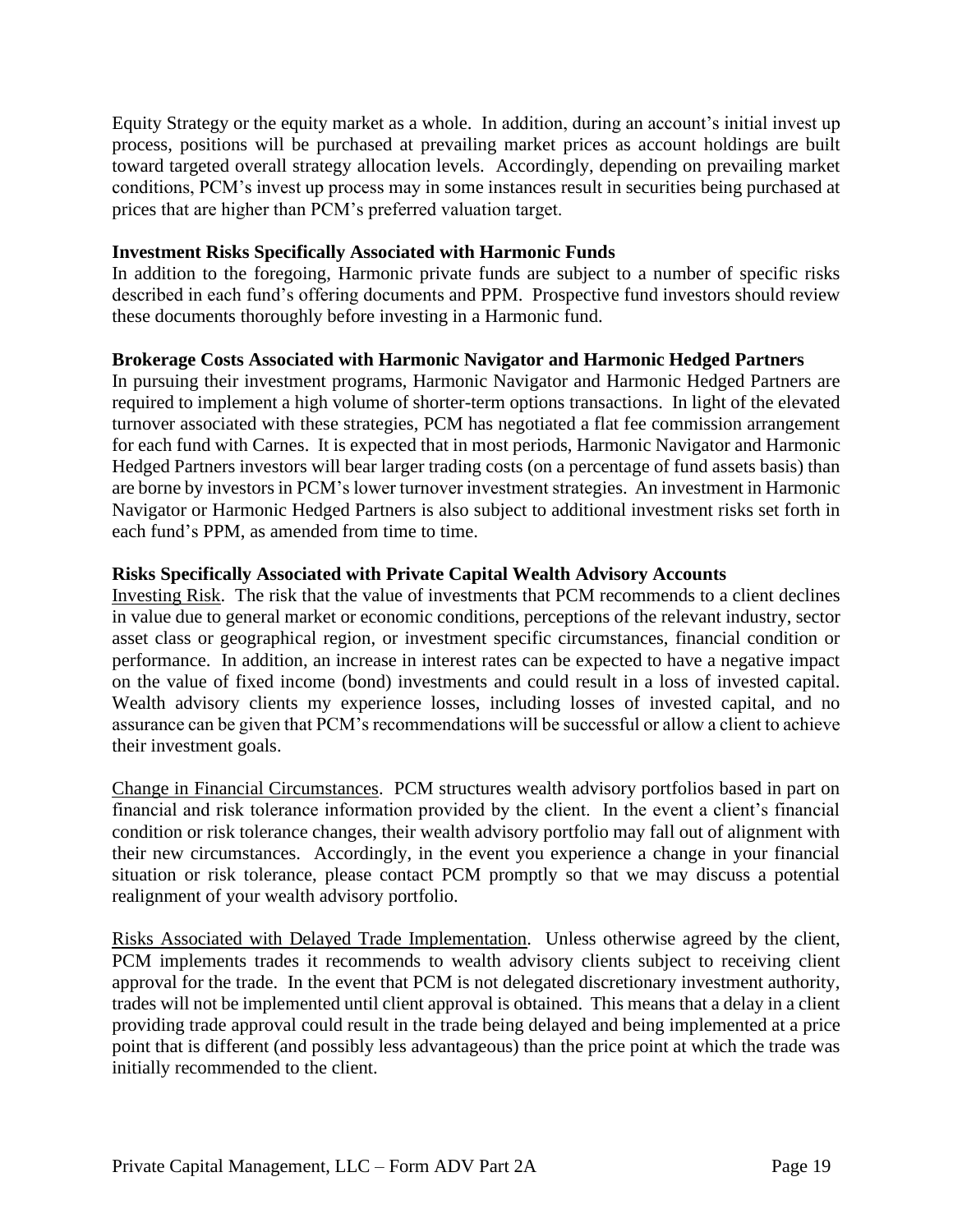Risks Associated with Third Party Managed Investments. PCM frequently recommends investment in strategies or vehicles not managed by PCM (or an affiliate) to wealth advisory clients. While PCM makes such recommendations based on a review and appraisal of criteria it views as relevant to an investment decision, PCM does not have control over or unrestricted transparency into the management, implementation and operation of such strategies or vehicles.

## **Item 9 Disciplinary Information**

PCM does not have any material legal, financial, or disciplinary events that require disclosure. PCM is required to disclose any disciplinary event that would be material to a client's or prospective client's evaluation of PCM's services.

## **Item 10 Other Financial Industry Activities and Affiliations**

## **Affiliated Entities – Carnes Capital Corporation**

Carnes Capital Corporation ("Carnes"), a registered broker-dealer, is an affiliate of PCM and is owned by Pelican Bay Holdings, LLC, PCM Holdings' general partner. Carnes is an introducing broker and clears its trades through National Financial Services ("NFS"), an institutional clearing broker affiliate of Fidelity. PCM and Carnes have certain overlapping officers and employees and share office space and certain expenses. Most of PCM's client-facing, trading, and operations staff are also registered representatives of Carnes.

PCM clients can direct that trades for their accounts be executed through Carnes. Carnes' standard commission rate for client accounts is \$0.05 per share with a minimum ticket charge of \$30.00. For option trades, Carnes' standard commission rate is \$5.00 per contract. With respect to covered calls, Carnes does not charge a commission when option contracts are exercised or when they expire. Clients may be able to negotiate more favorable commission rates or minimum ticket charges with Carnes. Carnes' commission rate may be higher than the commission rate a client could obtain through other broker-dealers.

On occasion, PCM may be contacted by underwriters (or selling group members) who represent companies seeking to solicit or aggregate investors for initial offerings or secondary offerings of equity securities that may meet PCM's investment criteria. PCM's client-directed brokerage/custodian model creates significant complexity in facilitating the broad allocation and delivery of shares obtained through any such offering to its clients, especially since notice of such opportunities usually presents itself 24 to 48 hours before a commitment is required. As a result, clients who trade through brokers other than Carnes would typically be excluded from an allocation of these shares. In addition, some third party brokers may not be able to accommodate investments by their clients in the PCM Value Fund or PCM private funds.

PCM periodically employs options trades with the goal of realizing additional income or investment returns, or to acquire securities at advantageous prices. Implementing such transactions at brokers other than Carnes can present significant complexity and in some cases may not be possible. Accordingly, Value Focus Strategy clients who elect to trade their accounts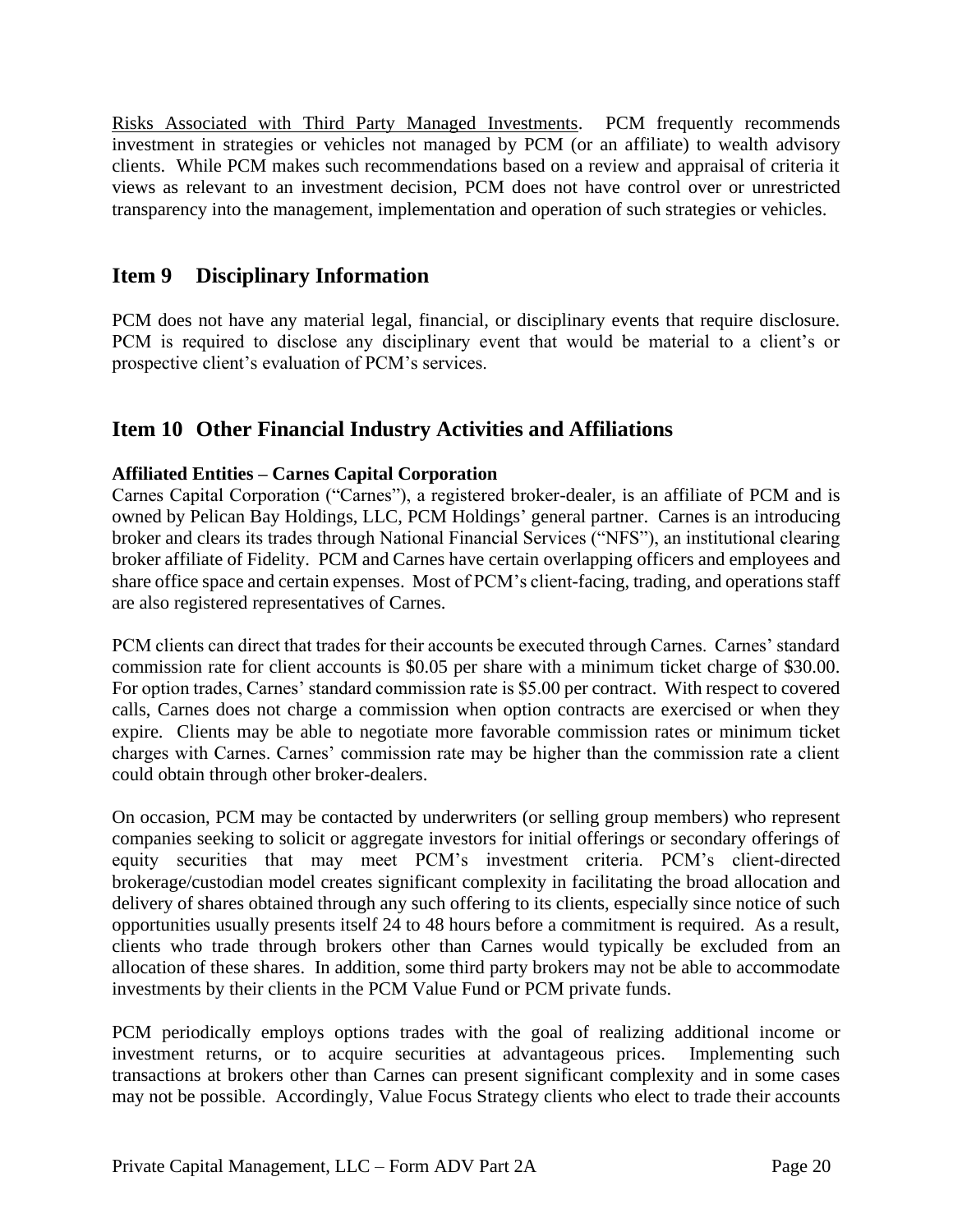through brokers other than Carnes may be limited in their ability to participate in options trades or excluded from such trades entirely.

On a case by case basis, Carnes may (as an administrative matter) offer to file certain class action claim forms electronically on behalf of PCM clients that have directed their accounts to trade through Carnes. Clients who agree to have Carnes make particular filings on their behalf should be aware of the important information and considerations set forth in the attached Client Brochure under the heading Participation in Corporate and Other Legal Actions.

The fact that Carnes, an affiliate of PCM, executes trades for PCM clients raises potential conflicts of interest. Carnes receives commission-based compensation on trades for PCM clients that are executed by Carnes. This could motivate PCM to trade more frequently for Carnes clients or to recommend trades solely for Carnes clients because it would indirectly benefit from additional compensation received by Carnes. This conflict is mitigated by a number of factors, including PCM's long-term investment horizon (historically resulting in low portfolio turnover), PCM's trade allocation policies, and monitoring by PCM trading and compliance personnel. PCM clients who have directed trades to Carnes have the option to discontinue trading through Carnes and designate a new executing broker at any time upon written notice.

### **Affiliated Entities – PCM Entrepreneurial GP, LLC; PCM Collier GP, LLC; and Harmonic Investors Managing Member LLC**

PCM Entrepreneurial GP, LLC, and PCM Collier GP, LLC (collectively the "Fund GP Affiliates"), are wholly-owned subsidiaries of PCM that, respectively, serve as the general partners of the EVF and the Collier Fund. Each of the Fund GP Affiliates is a SPV of PCM. The Fund GP Affiliates have overlapping officers and employees and share office space with PCM. The Fund GP Affiliates are directly controlled by PCM and are subject to PCM's operating and compliance policies and procedures, as well as PCM's Code of Ethics.

Harmonic Managing Member is a wholly-owned and controlled subsidiary of PCM through which PCM advises Harmonic Fund I, Harmonic Navigator, Harmonic Hedged Partners, Harmonic Opportunity Partners and Harmonic Explorer. Harmonic Managing Member is a SPV of PCM. Harmonic Managing Member's operations are overseen by three Partners who are senior operating officers of PCM. Harmonic Managing Member has also retained PCM to provide certain administrative, client servicing, compliance and support functions to Harmonic Managing Member and the Harmonic private funds. Harmonic Managing Member shares office space with PCM and is subject to PCM's operating and compliance policies and procedures, as well as PCM's Code of Ethics.

## **Activities – Conducting Business as Private Capital Wealth**

In addition to providing wholly discretionary investment advisory services, PCM also offers wealth advisory services to certain clients. PCM conducts its wealth advisory business primarily under the trade name Private Capital Wealth. The activities of Private Capital Wealth are overseen by PCM senior employees and Partners. Members of PCM's equity investment team do not participate in the management of or oversee the operation of Private Capital Wealth.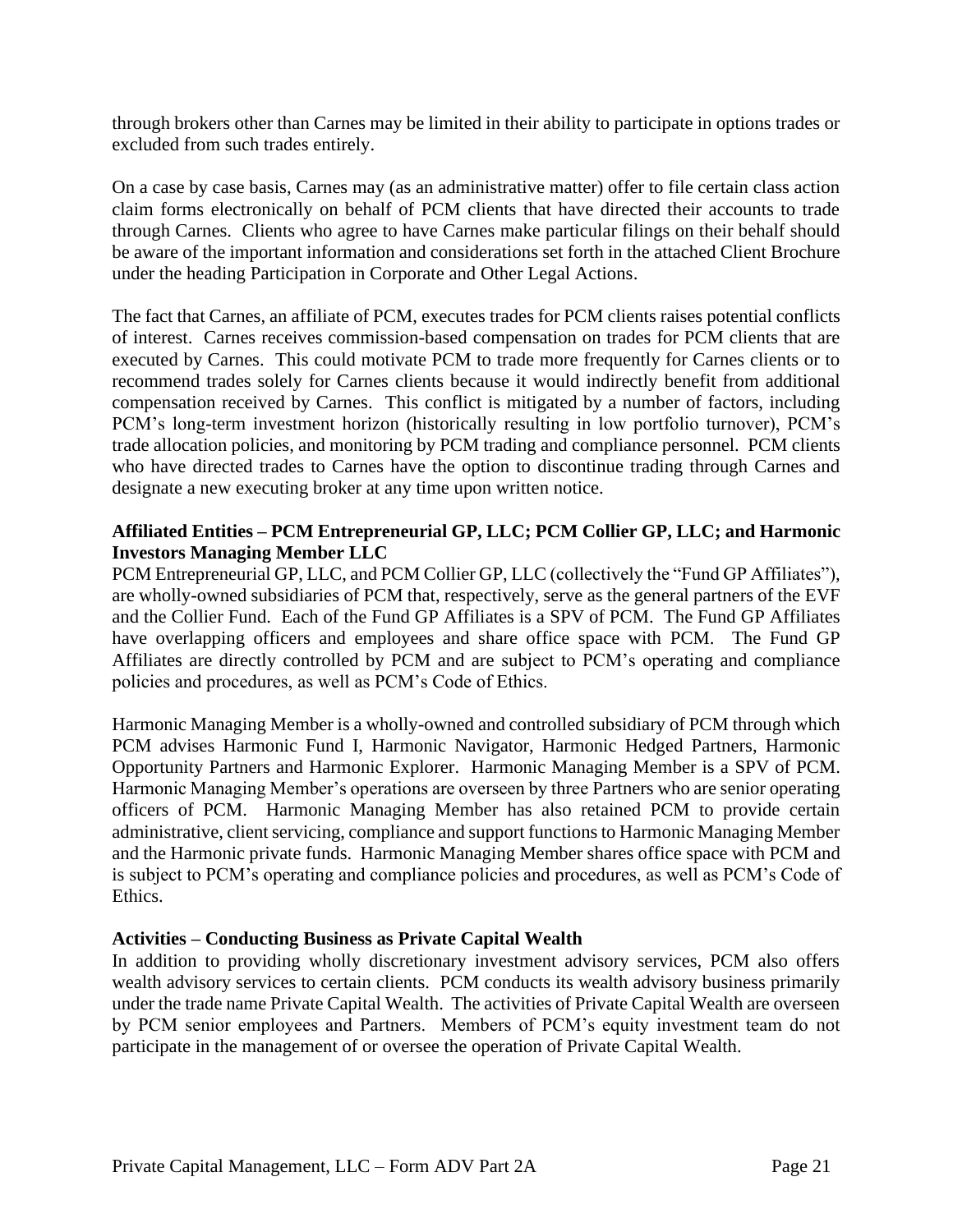## **Item 11 Code of Ethics, Participation or Interest in Client Transactions and Employee Trading**

### **Code of Ethics**

PCM has adopted a Code of Ethics (the "Code") that describes its standards for business conduct. The Code addresses, among other things: (i) treatment of confidential information; (ii) disclosure of conflicts or potential conflicts; (iii) prohibition on insider trading; (iv) restrictions on the acceptance and providing of gifts and entertainment; (v) personal securities trading policies; and (vi) employee obligations to report Code violations to PCM's management.

A copy of PCM's Code of Ethics is posted on PCM's website at www.private-cap.com and will be made available to any PCM client upon request.

#### **Participation or Interest in Client Transactions**

PCM generally does not purchase or sell securities for its own account. In the event PCM decides to hold a proprietary position for investment purposes (as opposed to positions held for cash or balance sheet management purposes or as operating reserves), the position will be subject to the same restrictions as those governing trades by PCM employees. In the event a position is moved from a client account to a PCM error account in connection with the resolution of a trading or other error, the position generally will not be subject to the employee trading restriction that precludes trades in the opposite direction of trades for PCM clients within a five-trading-day period. Error account trades are monitored and approved in advance.

In the event NFS (the primary custodian for Carnes client accounts) is authorized by PCM to lend out shares held by a private fund, both the fund and Carnes will receive a fee from NFS with respect to the securities lending transaction.

PCM affiliates that serve as general partner or managing member to PCM private funds periodically maintain investments in the funds they manage. In addition, a number of PCM Partners are investors in PCM's private funds. As a result, PCM could face a conflict of interest with respect to the trading and allocation of investment opportunities to its private funds. PCM has adopted allocation and trading procedures intended to mitigate this potential conflict. See Item 11 – Employee Trading Policies; Item 12 – Allocation of Investment Opportunities Among Clients.

#### **Employee Trading Policies**

PCM employees are permitted to purchase and sell securities (and related securities such as options or fixed income securities) that are also held in client accounts or may be suitable for investment in client accounts. Personal securities transactions can give rise to conflicts of interest with PCM's management of client accounts. As a result, PCM has adopted policies and procedures that have been designed to address these potential conflicts while not discouraging employees from investing alongside PCM's clients.

Employee transactions in securities being purchased or sold by PCM for its clients pursuant to PCM's discretionary authority are generally allowed in the same direction as PCM client orders during the same trading day. However, an employee may not receive an execution price that is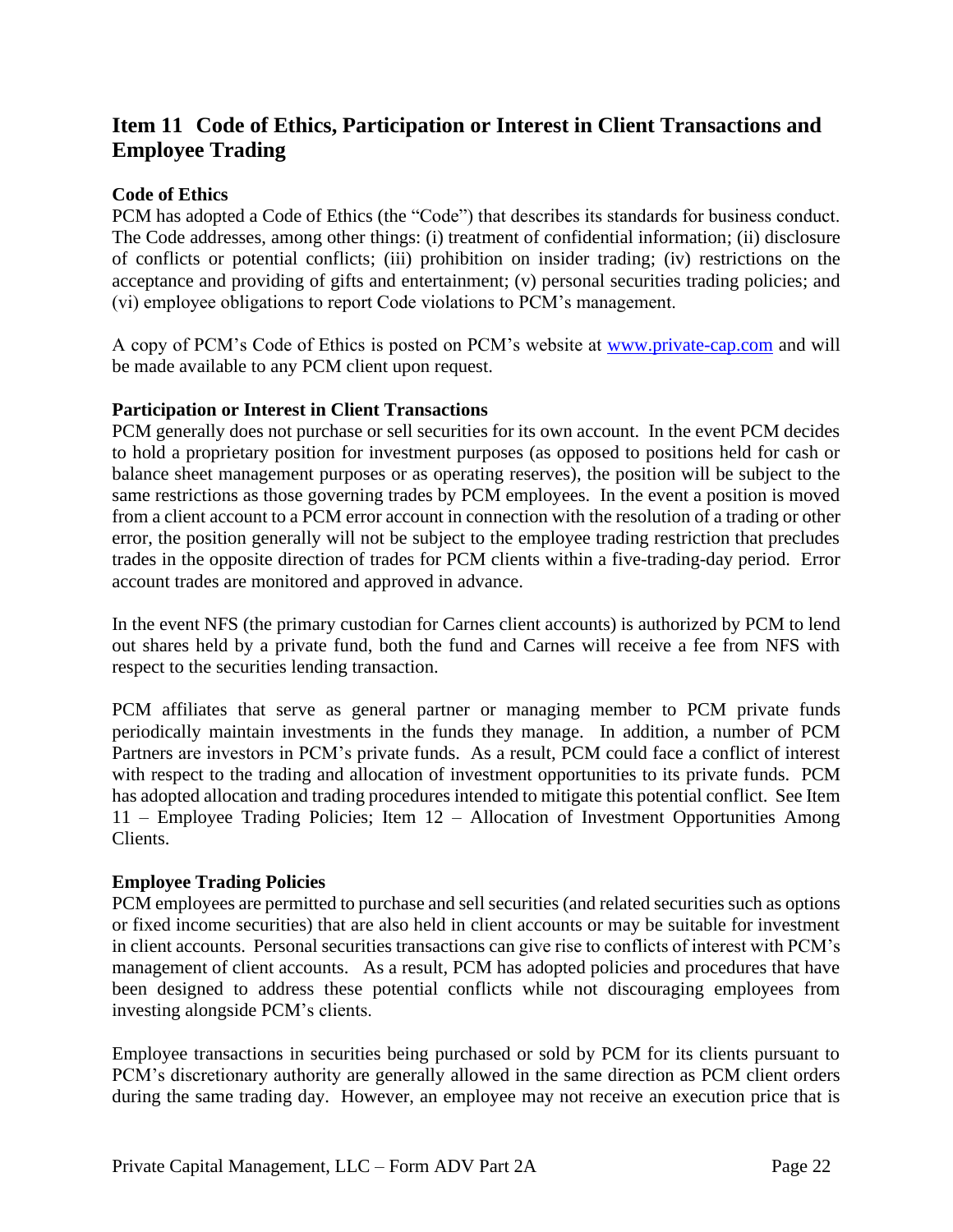more favorable than the worst execution price obtained by a PCM client pursuant to a PCM discretionary order. Client-directed transactions, including directives to raise cash or tax loss sales or repurchases, will not be considered PCM discretionary orders even when PCM determines the timing of or the securities to be included in the order.

Pre-cleared option trades by employees in securities held by PCM clients are permitted and will not be in violation of employee trading policies as a result of passive execution. Employees are restricted from executing a short sale or a single direction options strategy that would allow an employee to profit from a market decline  $-$  such as purchasing a put  $-$  in a security that has been purchased by PCM and is still held in a client account under PCM's investment discretion. Synthetic sales or purchases that are same direction with client account orders or multi-leg option or hedged trades are evaluated on a case by case basis. The closing out of an option trade (or series of trades) or the sale of shares received upon exercise of an option will not be considered opposite direction with respect to client accounts that hold (or may recently have purchased) shares of the same issuer. Employees also are restricted from trading in the opposite direction of a discretionary PCM client order within a five-trading-day period. PCM may grant relief from the five-day opposite direction restriction in limited circumstances, including when a purchase occurs solely for the purpose of restoring a position that was directed to be sold by a client pursuant to a tax strategy.

PCM employees may invest in pooled vehicles for which PCM or its affiliates serve as adviser, sub-adviser, managing member or general partner, including PCM private funds and the PCM Value Fund. Investments made by employees in any of these pooled vehicles are not subject to the same personal trading restrictions that are applicable to trading activity in employee personal and/or family accounts. For example, PCM employee contributions to or redemptions out of the PCM Value Fund or PCM private funds will not be considered opposite direction trades. However, PCM employees who choose to invest in the PCM Value Fund are subject to a minimum holding period. PCM employees who invest in PCM private funds do so subject to the same fee, redemption, lock-up and similar generally applicable fund provisions as other fund investors (subject to any superseding regulatory requirements, including ERISA). Additionally, employees who invest in pooled vehicles PCM manages or sub-advises may periodically be restricted from investing or redeeming their interests for various reasons.

## **Item 12 Brokerage Practices**

## **Brokerage Discretion**

PCM requires its value equity separate account clients to select their own broker and custodian for the assets in their PCM accounts. This directed brokerage model is different from advisers who typically decide where trades should be executed on behalf of their clients. Under our directed brokerage model PCM does not have authority to negotiate commission rates for clients or to make determinations about the quality or pricing of brokerage services offered to clients. Any discounted commission rate available to a client will be dependent on the client's ability to negotiate such discount with their broker.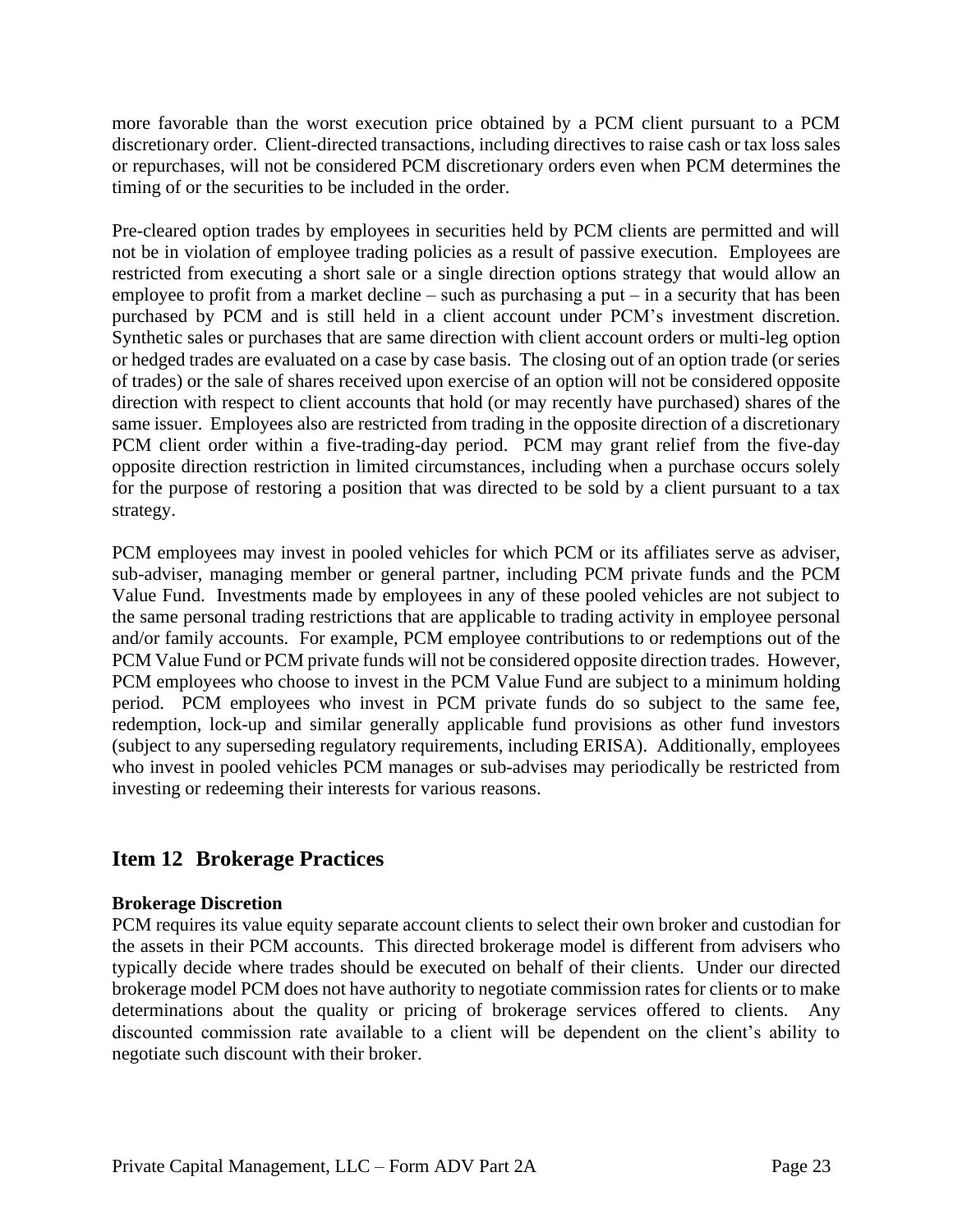Each client should understand that by directing PCM to execute trades through a particular broker, a client may not (i) receive the most favorable execution available; (ii) participate in aggregated trades; and (iii) participate in all investment opportunities. For example, many brokers that offer limited client support services offer commission rates that are lower than those offered by full service brokers. In addition, some brokers may not allow options strategies. This would restrict a Value Focus Strategy account that trades through such broker from participating in option trades in which other Value Focus Strategy accounts participate.

In selecting an executing broker, clients are encouraged to consider that, among other things:

- Brokerage arrangements other than those directed by the client may exist that would provide the client more favorable execution or additional brokerage related services;
- Other than in connection with its monitoring of trade execution data for client transactions, PCM is not in a position to determine or assess the extent or value of services provided to clients by their respective executing brokers (PCM generally lacks access to the information required to make such a determination); and
- The technological capabilities and staffing limitations of a client's executing broker (e.g., a broker's inability to receive orders electronically or telephonically) may affect PCM's ability to relay trading instructions to such broker as efficiently as it is able to relay instructions to other brokers that have dedicated institutional trading desks or web-based platforms.

Clients should periodically review the terms of their brokerage arrangements to ensure that they are appropriate in light of their own circumstances and that they remain competitive in the market in relation to the services offered. Clients also should consider whether they would like a broker that offers additional services such as investment manager due diligence and selection, asset allocation advice, general financial or estate planning, or tax advice. Clients also should be aware that there are certain discount brokerage options available that may cost less than traditional brokers but may offer less robust or primarily automated service options.

Unlike its position with respect to its separate account clients, PCM does direct brokerage for the private funds for which it serves as general partner or managing member, as well as for the PCM Value Fund. Trades for these accounts are directed and executed through Carnes at a negotiated fee structure that is lower than Carnes' standard commission rate.

In pursuing their investment programs, Harmonic Navigator and Harmonic Hedged partners are required to implement a high volume of shorter-term options transactions. In light of these funds' requisite trading patterns, PCM has determined that a per-trade commission schedule is neither feasible nor in the best interest of the funds and their investors. As a result, PCM has negotiated flat fee commission arrangements for these funds with Carnes, which are expected to result in overall commission charges that are fair and equitable to fund investors. Nevertheless, it is expected that in most periods, Harmonic Navigator and Harmonic Hedged Partners investors will bear larger trading costs (on a percentage of fund assets basis) than are borne by investors in PCM's lower turnover investment strategies.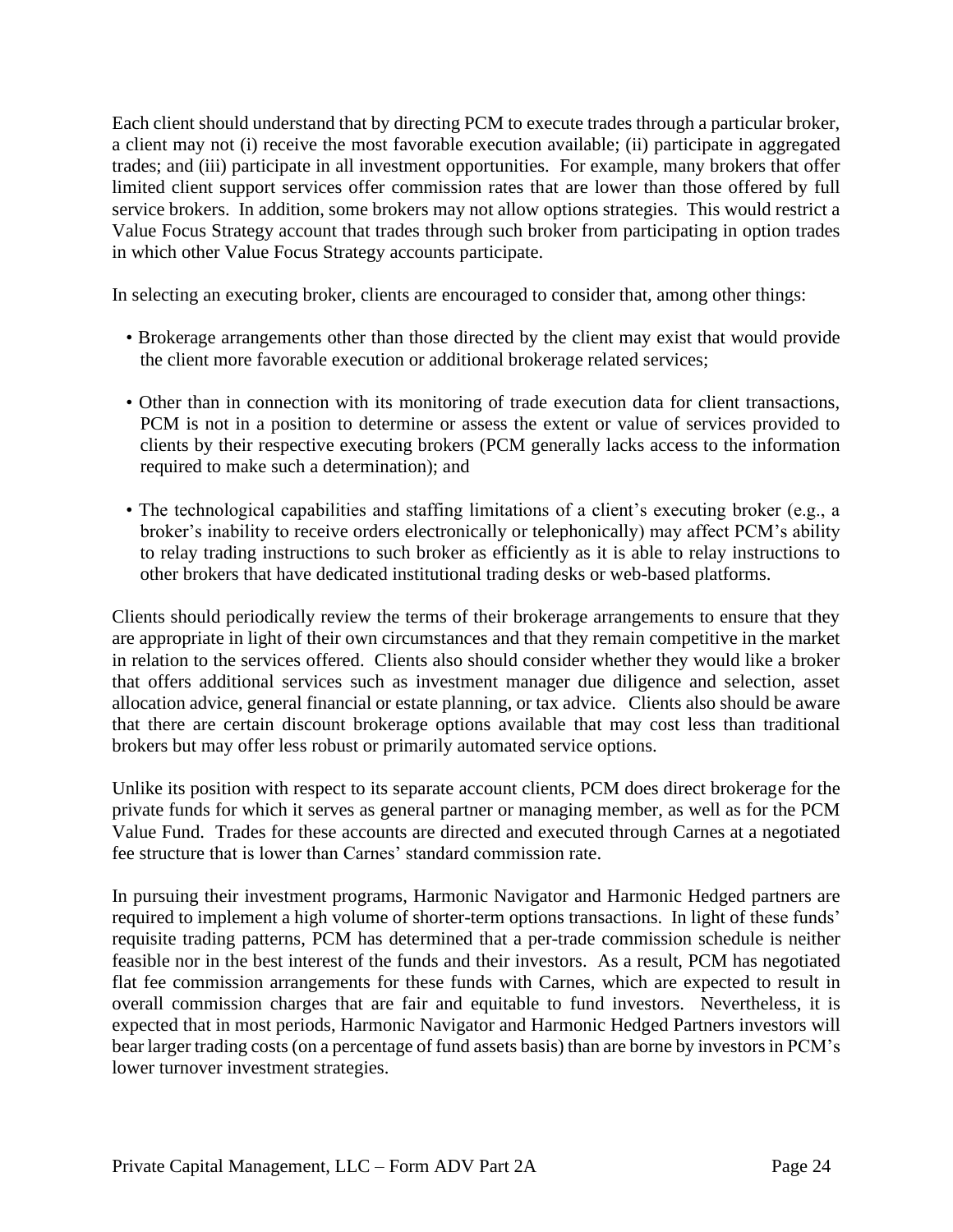#### **Aggregation of Client Orders**

Subject to timing, order criteria and broker limitations, it is PCM's preference to aggregate orders for clients that trade through the same broker or trading desk. Each client participating in an aggregated order will receive the average share price for the transaction and share in aggregate transaction costs (other than commissions) on a pro rata basis. Orders placed at different times, client-directed transactions, and orders with different price or other criteria are typically not aggregated.

#### **Allocation of Investment Opportunities Among Clients**

PCM's allocation of investments between its Value Focus Strategy and Value Equity Strategy will vary based on the Portfolio Manager's view of each strategy's unique objectives and market positioning. In addition, Value Focus Strategy accounts generally purchase and sell securities as a trading group, where allocations to Value Equity Strategy accounts vary based on individual account characteristics and periodic individual account reviews.

PCM generally prioritizes client accounts for inclusion in applicable general allocations (orders involving a group of clients where the instructions are not made on a client-specific basis) primarily on the basis of an account's percentage of investable cash (expressed as a percentage of account assets) or percentage of gross exposure (also expressed as a percentage of account assets). In certain instances, such as cost averaging transactions (where PCM would like to purchase additional shares for clients who have already purchased a particular security), PCM also may consider a client's cost basis.

Investable cash is defined as the amount of cash in a client's portfolio that is available for investment by PCM. Investable cash would not include account cash that a client has restricted PCM from investing. Gross exposure is defined as the dollar value of an investment divided by the total assets in the portfolio. Accounts that hold the PCM Value Fund, ETFs or similar investments directed by the client to facilitate accelerated market exposure will have the market value of such holdings counted as cash for both order inclusion and ranking for purchases.

The use of investable cash and gross exposure to determine allocations does not imply that accounts included in a particular allocation always will receive executions in rank order. Within a general allocation PCM traders will opportunistically use various trading techniques in an attempt to obtain overall execution and price efficiency for all PCM clients involved in the allocation. These techniques include, among others, (i) aggregating orders for clients that trade through the same executing broker (or trading desk) and (ii) sequencing and pacing orders to obtain execution efficiency and to mitigate the possibility of orders for PCM clients impacting the market price of the security. PCM also frequently uses limit orders to reduce the variance in execution price across accounts that trade through different brokers. In the case of market movements in the price of the security being purchased or sold, the use of these trading techniques can have the unintended consequence of advantaging or disadvantaging certain clients. For example, in the event purchases are made in a rising market or sales are made in a falling market over multiple days or weeks, those clients whose trades are executed towards the end of an allocation may receive a worse execution price than those clients who had their trades executed earlier.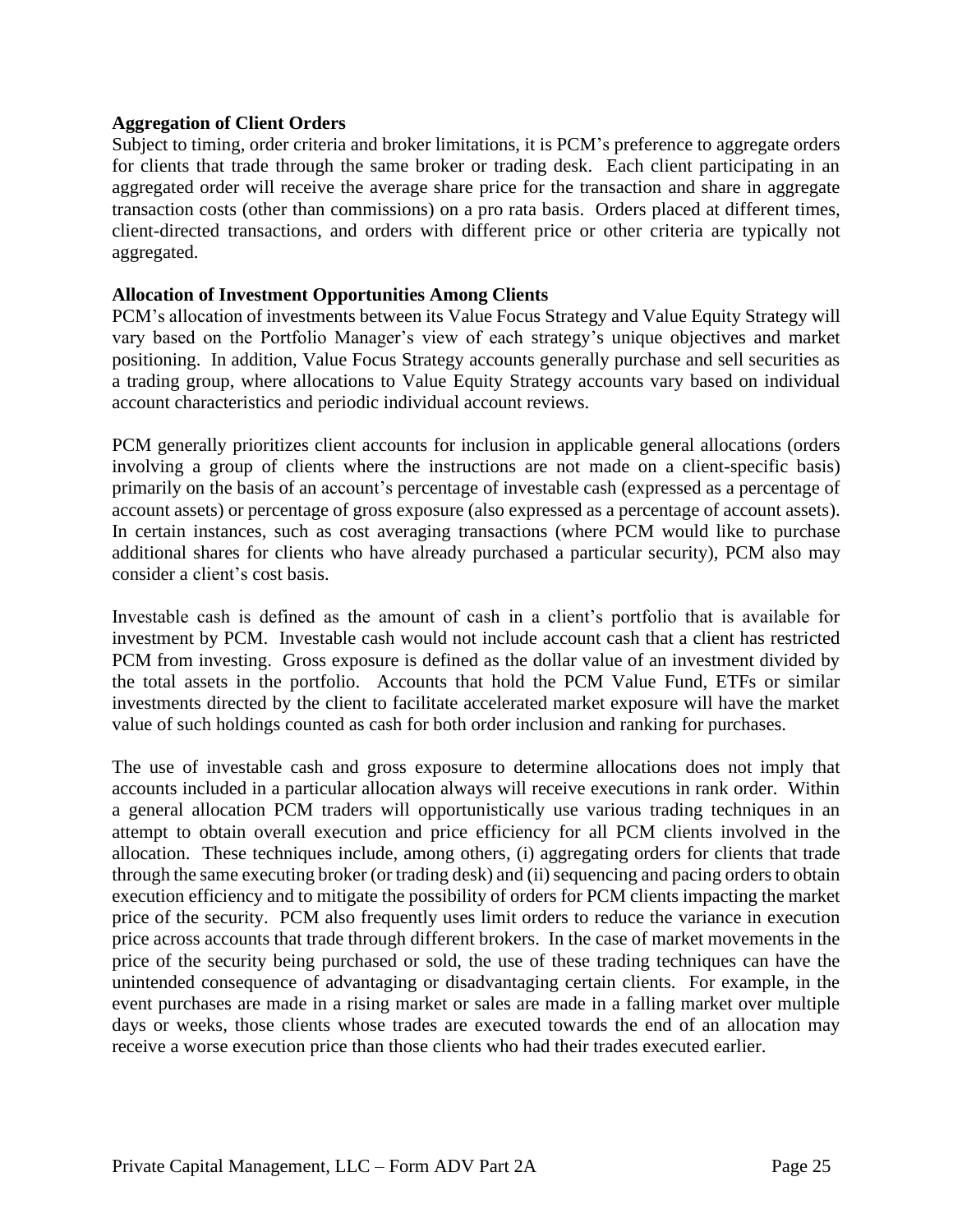Because Value Focus Strategy accounts hold a limited number of securities and generally trade as a group, dispersion among mature accounts with respect to cash levels and security weightings is frequently modest. In such cases, in applying its allocation guidelines to the Value Focus trading group, PCM may place a premium on allocating available shares across accounts rather than more closely adhering to cash or weightings based rankings. In addition, Value Focus Strategy accounts may purchase or sell volume constrained securities ahead of other accounts that hold similar security or cash weightings in order to maintain their concentrated investment and trading group mandate. Such orders are generally discussed with and approved in advance by PCM Compliance personnel to insure that PCM allocation procedures are applied to all PCM clients in a fair and equitable manner over time.

PCM normally would not use investable cash or gross exposure to determine allocations in the following types of transactions: (i) client-directed orders and transactions based upon individual management of client portfolios; (ii) transactions to raise (or maintain) client-directed cash levels in accounts or to comply with investment restrictions; (iii) the sale of securities contributed by clients to fund accounts; and (iv) the initial investment of new accounts or the investment of client contributions to existing accounts. Subject to its obligation to deal fairly with all clients when implementing investment decisions, PCM has no obligation to purchase or sell for a particular client account any security that we may purchase for other clients or that our Partners, officers, affiliates, or employees may purchase for themselves.

### **Research and Soft Dollar Arrangements**

Many PCM clients have chosen to direct PCM to trade through the same brokers. In some cases, these brokers have chosen to provide PCM with access to their research platforms. In all such cases, the third party research PCM receives as a result of the brokerage relationships established by its clients will be used, if at all, for the benefit of PCM clients generally and not specifically for the clients whose brokerage relationships resulted in PCM being provided access to the research. PCM also purchases research from certain third parties and employs two expert networks with its own funds (including compensation PCM employees have received in connection with board service to PCM portfolio companies). PCM may from time to time direct brokerage for PCM private funds in exchange for third party research. In such cases the trading costs paid by the private funds would not exceed the preferred rate that those funds pay on trades executed through Carnes.

#### **Agency Cross Transactions**

Consistent with regulatory requirements, PCM may engage in cross transactions for its clients. Cross trades occur when a security is sold from one account advised by PCM and purchased for another account advised by PCM. These transactions historically have been executed when one client needs to raise cash and sales are required to be executed in securities where volume is limited. In such cases, a cross transaction may be advantageous for both clients.

PCM may initiate or continue to execute existing discretionary purchase orders for clients in the same securities that are being sold as a part of client-directed orders to (i) raise cash, (ii) execute tax loss sales, or (iii) completely liquidate a portfolio. In these instances, PCM will stagger trade execution or use different price limits or trading venues to lessen the possibility of securities being inadvertently purchased and sold between PCM clients who utilize the same broker.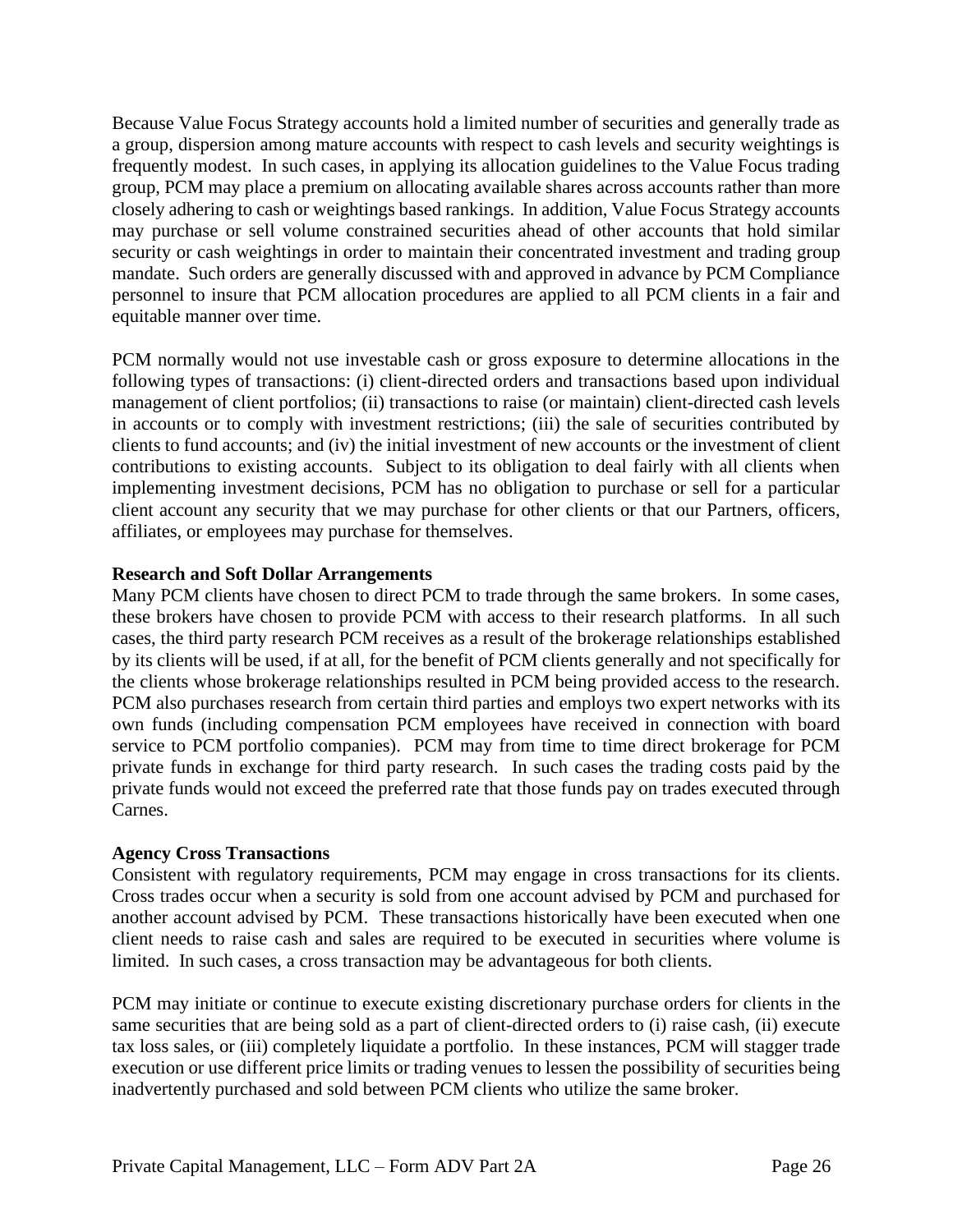## **Item 13 Review of Accounts**

#### **Review of Accounts**

All value equity client accounts are monitored primarily by PCM's traders and risk management personnel. These monitoring activities focus primarily on identifying outlier accounts in terms of cash position, core holdings and individual security weightings. As actionable account variances are identified, they are brought to the attention of PCM Portfolio Managers who may direct trades, at their discretion, to address such variances. Mature Value Focus Strategy accounts are most frequently reviewed as a group, unless account specific events (e.g., capital contributions or withdrawals) have resulted in significant individual account variances. PCM also conducts periodic reviews of individual value equity accounts, or groups of accounts, based on varying parameters.

For new value equity accounts, PCM will evaluate any securities initially contributed to fund an account. Typically, PCM promptly sells client contributed securities to the extent they are not currently held in PCM portfolios, regardless of the tax consequences. In addition, PCM may sell all or a portion of contributed securities to the extent that such securities are being sold by PCM or are contributed in a weighting that is in excess of the target allocation range for that security. The client will be responsible for any tax liabilities that result from initial funding transactions, as well as transactions executed during the course of PCM's management of the portfolio.

PCM may or may not repurchase securities that are sold or gifted in client-directed transactions. Factors PCM considers when determining whether or not to repurchase include, among others, account cash position and securities weightings, whether the security meets purchase parameters specified by the Portfolio Manager, and whether PCM is otherwise restricted from such purchases (e.g., regulatory holding limits).

PCM generally handles routine client requests to raise cash by executing sales based on parameters established or specifically directed by a Portfolio Manager. Contributions, withdrawals, and other client-directed transactions can increase dispersion among a client's related accounts.

PCM wealth advisory accounts are reviewed as a group periodically with respect to compliance with applicable account specific allocation guidelines and risk metrics. Accounts also may be reviewed on an individual basis in response to flows or other account/client specific factors. In the event a wealth advisory client contributes securities as a part of funding their account, such securities will be maintained or disposed of in consultation with the client. PCM's ongoing monitoring activities for wealth advisory client accounts do not include members of PCM's value equity strategies investment team.

#### **Reporting**

PCM provides value equity separate account clients with written quarterly reports that include a portfolio commentary, an account appraisal, a performance report, a summary of transactions executed during the period and a summary of realized gains and losses. Wealth advisory clients receive periodic PCM reports as well as account statements from Carnes on monthly or quarterly basis. Statements include account holdings and activity with respect to the relevant period.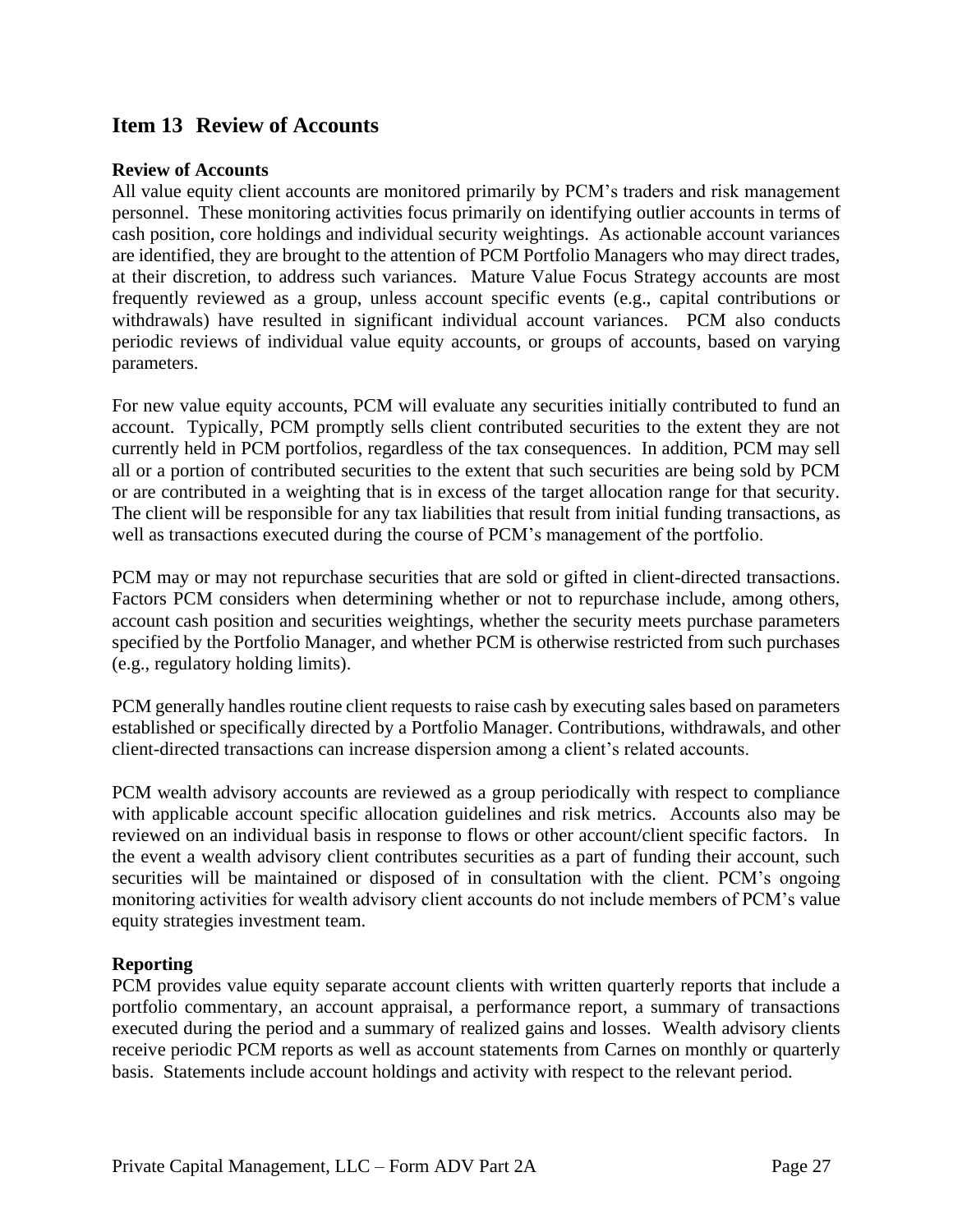## **Item 14 Client Referrals and Other Compensation**

#### **Suggestion of Brokers**

When requested to do so by a client or prospective client, PCM will provide the names of unaffiliated brokers for the client to consider in designating a broker for their account. PCM makes suggestions on the basis of: (i) the broker's ability to meet certain objective trade execution and confirmation criteria; (ii) the broker having, in PCM's view, demonstrated a consistent commitment to providing quality trade execution to PCM clients; and (iii) whether the broker offers the account services sought by the client (e.g., commission recapture or specific levels of client support or services). PCM does not receive compensation or services from unaffiliated brokers in connection with its suggestion of brokers to clients. However, PCM's list of suggested brokers may include brokers that have referred clients to PCM. PCM also generally informs clients of the option of directing brokerage to its affiliate, Carnes.

Conflicts of interest can exist where a separate account client directs PCM to utilize Carnes, a third party broker that refers clients to PCM, or a broker that is affiliated with a client retained consultant. The potential conflict of interest that arises in the event a client directs PCM to use Carnes is based on the overlapping ownership of PCM and Carnes, as well as their sharing of certain expenses. An increase in aggregate revenues of Carnes indirectly provides the opportunity for increased compensation to PCM employees. The potential conflict of interest in the event a separate account client directs PCM to use a third party broker that also refers clients to PCM, or a broker that is affiliated with a consultant that recommends clients to PCM, arises out of the fact that PCM may in the future benefit economically from additional client referrals from the broker or consultant. PCM has addressed this potential conflict by (i) not paying undisclosed referral fees or other compensation to third parties with respect to separate accounts and (ii) not having any undisclosed arrangement or understanding with any party regarding the recommendation or suggestion of brokers.

#### **Third Party Marketers and Sub-Advisory Relationships**

PCM has periodically used third party marketers on a limited basis to identify and introduce potential clients to the firm. PCM may engage in other similar arrangements in the future. Any such arrangement utilized by PCM in the future with respect to separate accounts would be disclosed to each potential client who is introduced to the firm as a result.

PCM may periodically agree to manage assets through sub-advisory relationships with other registered investment advisers. Depending on the nature of the particular sub-advisory opportunity, PCM may agree to negotiate its management fee.

## **Item 15 Custody**

#### **Custody Services**

PCM's services to separate account clients do not include the selection of custodians or the negotiation of custodial fees. Clients are required to establish their own custodial relationship for their account and are solely responsible for paying custodial fees. Carnes clients may select a custodian other than Carnes' clearing firm (currently National Financial Services).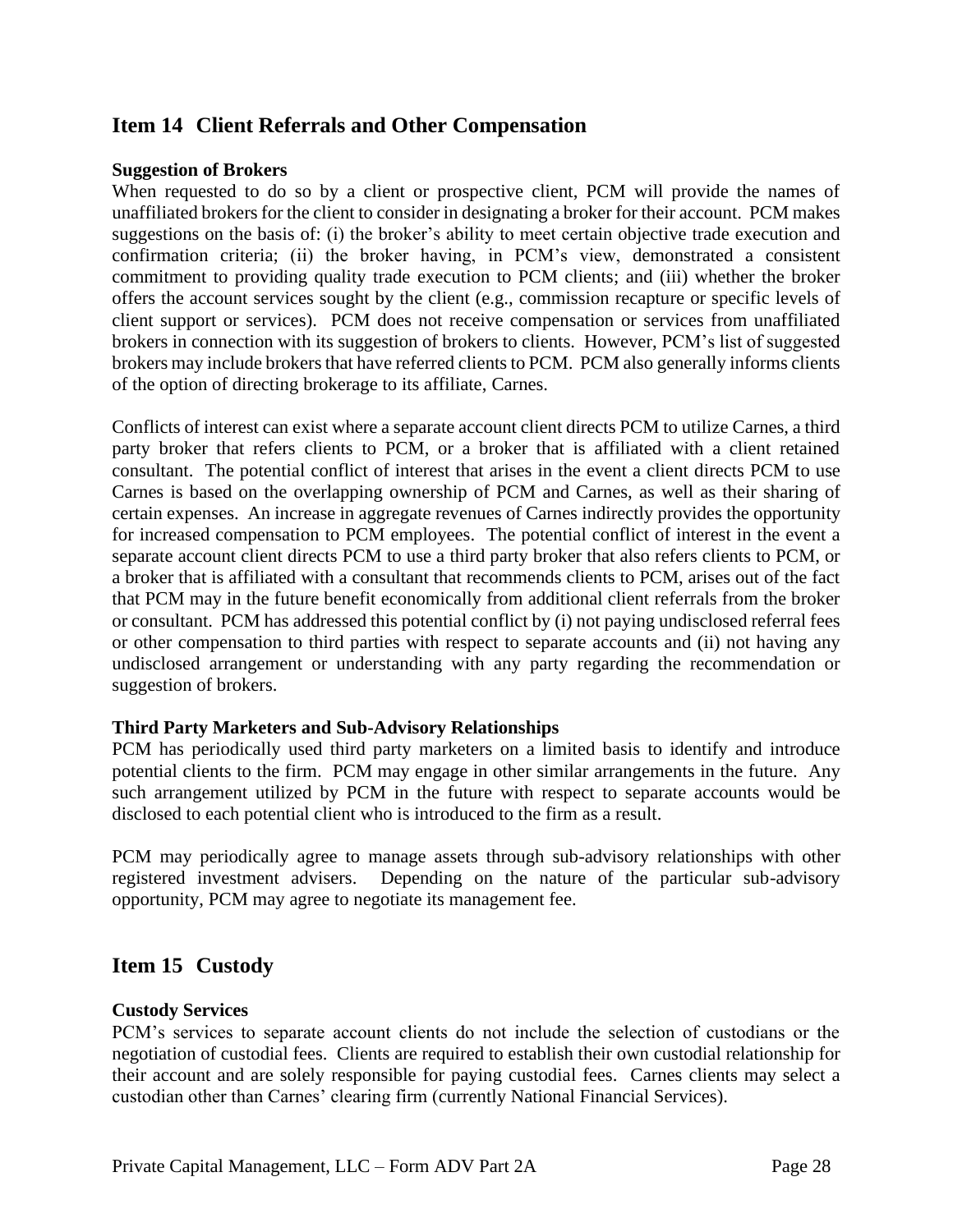In the event a client determines to replace its current custodian, they should promptly notify PCM in writing so that PCM can update its records to reflect the change. PCM is not responsible for clients' participations in any securities lending or other revenue enhancement program through their custodian. Carnes may be entitled to certain payments from NFS in connection with securities lending activities by the private funds PCM manages. PCM reconciles its records regarding securities holdings to match those maintained by the account's custodian.

#### **Cash Management**

PCM expects that clients will authorize and direct their custodians to automatically invest cash holdings in a money market fund chosen by the client or their custodian. The client will incur fees as a money market fund shareholder in addition to PCM's investment management fees. Other than with respect to Carnes clients that custody their assets with Carnes' clearing broker, PCM's services do not include the selection or supervision of money market funds or other cash management strategies, ETFs or non-PCM managed fund investments directed by clients. In selecting a money market fund vehicle for Carnes clients, PCM will be limited by the particular daily sweep vehicles that are available through Carnes' clearing broker. At its discretion, PCM may direct Carnes to purchase T-Bills (or other U.S. government issued or backed securities) in client accounts for cash management purposes when such transactions can be effected for the client on a cost effective basis.

### **Receipt of Statements from Custodians**

PCM is required to have a reasonable basis for believing that each of its clients receives copies of their individual custodial account statements on a regular basis. Please contact PCM's Client Services department or your designated relationship manager immediately if you do not currently receive custodial statements for your PCM account. PCM believes that it is important for clients to routinely compare the statements they receive from their custodian with those they receive directly from PCM.

## **Item 16 Investment Discretion**

## **Investment Discretion**

PCM manages value equity strategy client portfolios on a discretionary basis, meaning that orders to purchase or sell securities are forwarded to client brokers without prior consultation with the client. Clients have the ability to limit PCM's discretionary authority as previously discussed in Item 4 — Tailored Advisory Services.

Wealth advisory clients may retain investment discretion over their PCM accounts, meaning that PCM does not independently direct transactions in the accounts of these wealth advisory clients. Alternatively, a wealth advisory client may delegate trading discretion over certain aspects of their account(s) to PCM. Any such delegations must be made in writing.

#### **Implementation of Client Instructions**

Account instructions must be provided to PCM in writing by the client or its authorized representative and will be implemented in a reasonable and orderly manner. PCM may at its discretion accept oral instructions, which are generally followed by a confirmatory writing back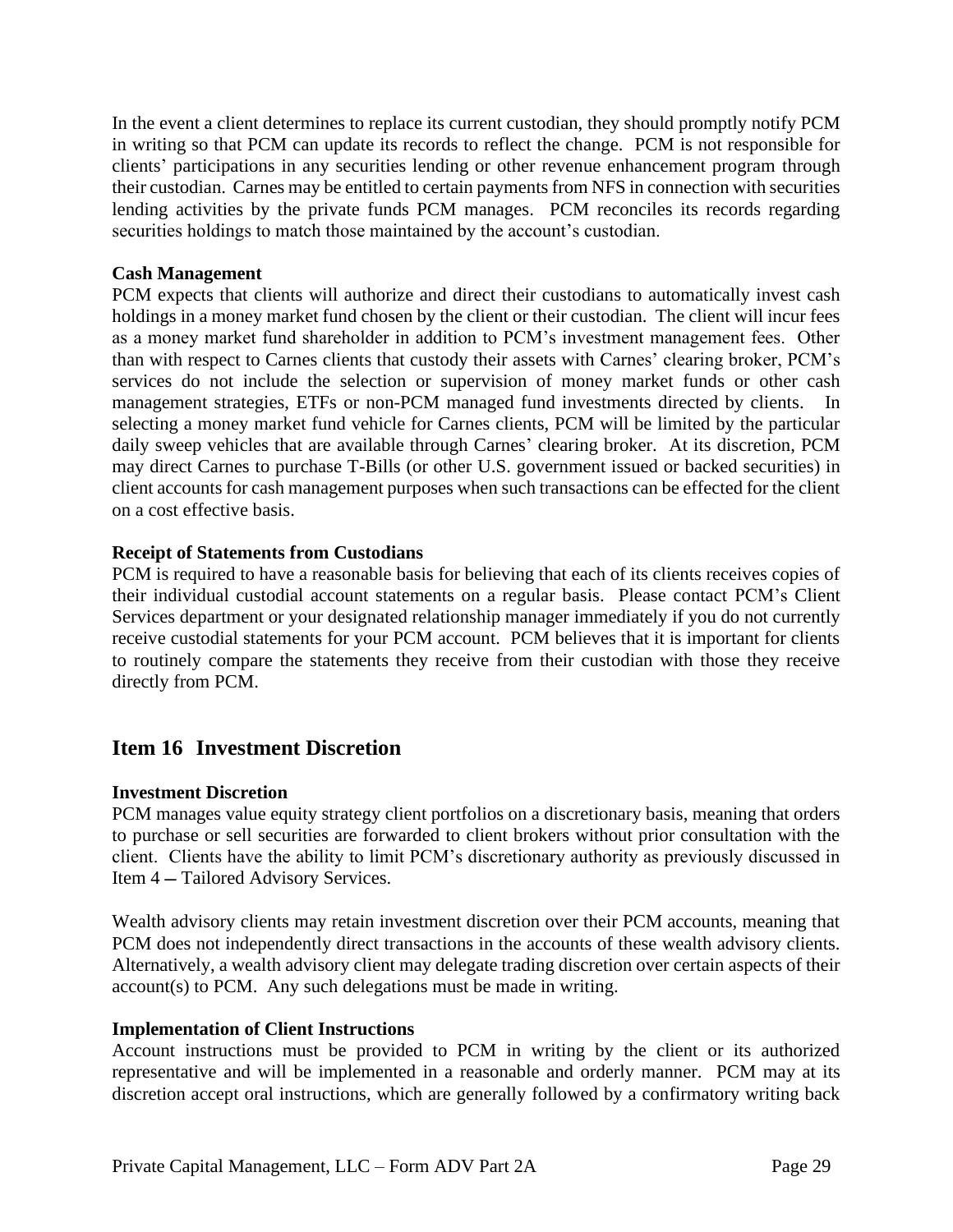to the client or its authorized representative. In certain circumstances, including in the event instructions are received by PCM later in a trading day, client instructions may not be executed (or fully executed) on the day received. Client instructions should specify the time frame over which they should be implemented.

In the case a client directs a transaction in their account, PCM lacks or retains only limited investment discretion. Client-directed account transactions may include, for example, (i) tax or yield driven transactions, (ii) the use margin, (iii) the purchase of ETFs or mutual funds, (iv) cash raising transactions or (v) liquidations. In the event a client wishes to direct third party managed ETF or mutual fund purchases in their account, they should carefully review the relevant Prospectus and SAI for important information, including expense and risk disclosure.

## **Contributions in Kind**

In the event a client transfers securities in kind to their PCM value equity strategy account, PCM has full discretion to sell any or all of such securities at any time. Such sales may result in capital gains to the client. Prior to contributing securities in kind, clients are urged to consult with their tax advisors about the potential consequences of sales of contributed securities. In the event a wealth advisory client contributes securities to their account, such securities will be maintained or disposed of in consultation with or at the direction of the client.

## **Tax, Legal, Accounting and Financial Planning Advice**

PCM's services do not include tax, legal, estate planning or accounting advice. Clients should consult their own advisors based on their particular circumstances. PCM recommends that clients consult with their tax, legal, financial planning or accounting advisors in advance regarding the consequences associated with any account transactions they may direct.

## **Termination Procedures**

Portfolio management agreements generally may be terminated at any time upon written notice by either party (PCM or the client). In the event of termination, the management fee will be prorated based on the value of the account at the time PCM's authority to execute trades or oversee the account is withdrawn (subject to adjustment for any significant withdrawals earlier in the quarter). In the event PCM is directed to liquidate an account, PCM will bill the account based on the value of the account following its liquidation. In any event, management fees will continue to accrue until PCM's authority to manage the account is terminated in writing by an authorized person.

## **Item 17 Voting Client Securities**

## **Proxy Voting**

Clients may assign proxy voting authority over their accounts to PCM. In order to facilitate this authority, clients need to provide written notice to their account custodian. In the event a client assigns proxy voting authority to PCM, it remains the client's obligation to direct their account custodian to forward applicable proxy materials to PCM so their shares can be voted. PCM will not vote shares unless it receives proxy materials on a timely basis from the custodian. For ERISA clients, PCM will assume that it has been delegated proxy voting authority in the absence of other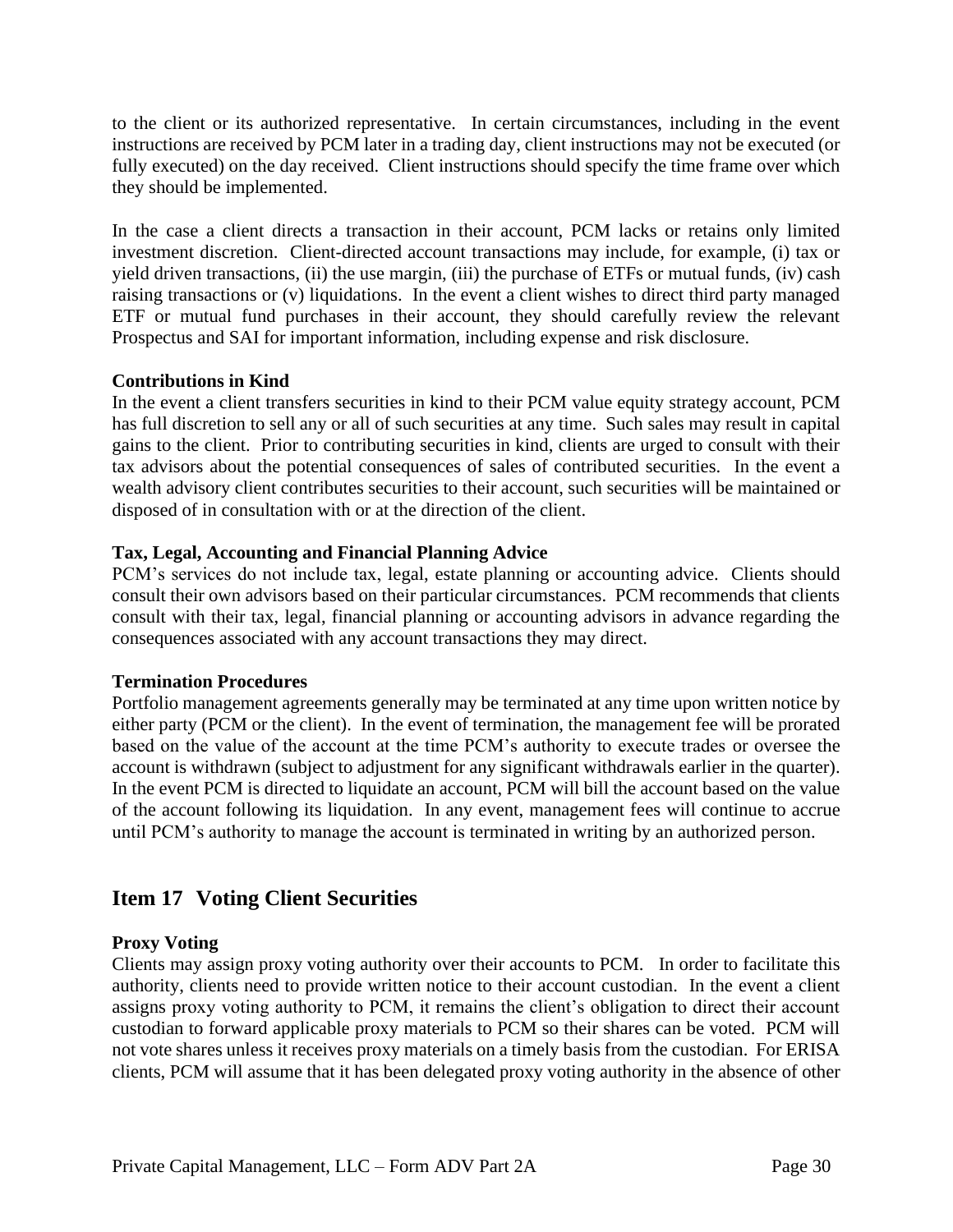direction by the client. PCM clients may revoke PCM's voting authority or participate in securities lending programs without notice to PCM.

### **Summary of PCM's Proxy Voting Policies and Procedures**

In exercising its voting authority, PCM generally relies on its own review of proxy materials rather than relying on third party consultants. PCM's substantive voting decisions are based on the particular facts and circumstances of each proxy vote and are evaluated by the applicable Portfolio Manager or analyst. The following general guidelines reflect PCM's decision making approach with respect to particular issues and may be overridden in any particular case to the extent that PCM deems appropriate.

Election of Directors. PCM generally votes in favor of nominees. However, in a contested election, PCM will vote for the nominees on a case by case basis.

Compensation Programs. PCM generally favors compensation programs that align executive compensation to a company's long-term performance. Votes are cast on a case by case basis on board-approved proposals relating to executive compensation.

Auditors. PCM generally votes in favor of the ratification of auditors, unless in PCM's view the auditor has a clear conflict of interest or the auditor has failed to render an accurate financial opinion of a company's financial status. In making a determination regarding the proposed ratification of an independent auditor PCM also may take into account its prior experiences with such auditor in providing audit and other services to PCM portfolio companies.

Anti-Takeover Measures. PCM evaluates all proposals to institute or amend shareholder rights plans on a case by case basis. PCM will sometimes vote against board-approved proposals to adopt anti-takeover measures.

Capital Structure. The management of a company's capital structure involves a number of important issues, including cash flows, financing needs and market conditions that are unique to the circumstances of each company. As a result, PCM votes on a case by case basis involving changes to a company's capitalization. In general, PCM closely scrutinizes proposals relating to the authorization of additional common stock and has a preference for voting in favor of proposals authorizing share repurchase programs.

Mergers and Acquisitions. PCM votes on a case by case basis with respect to matters relating to acquisitions, mergers, reorganizations and other transactions. PCM examines factors including the economic merits of the transaction, the potential conflicts of interest between management and shareholders, and the impact of the proposed transaction on corporate governance and shareholder rights.

Corporate Charter or Bylaws. With respect to board proposals to amend a company's charter or bylaws, PCM votes on a case by case basis. PCM evaluates the stated reasons for the amendment as well as the effects on Shareholder rights.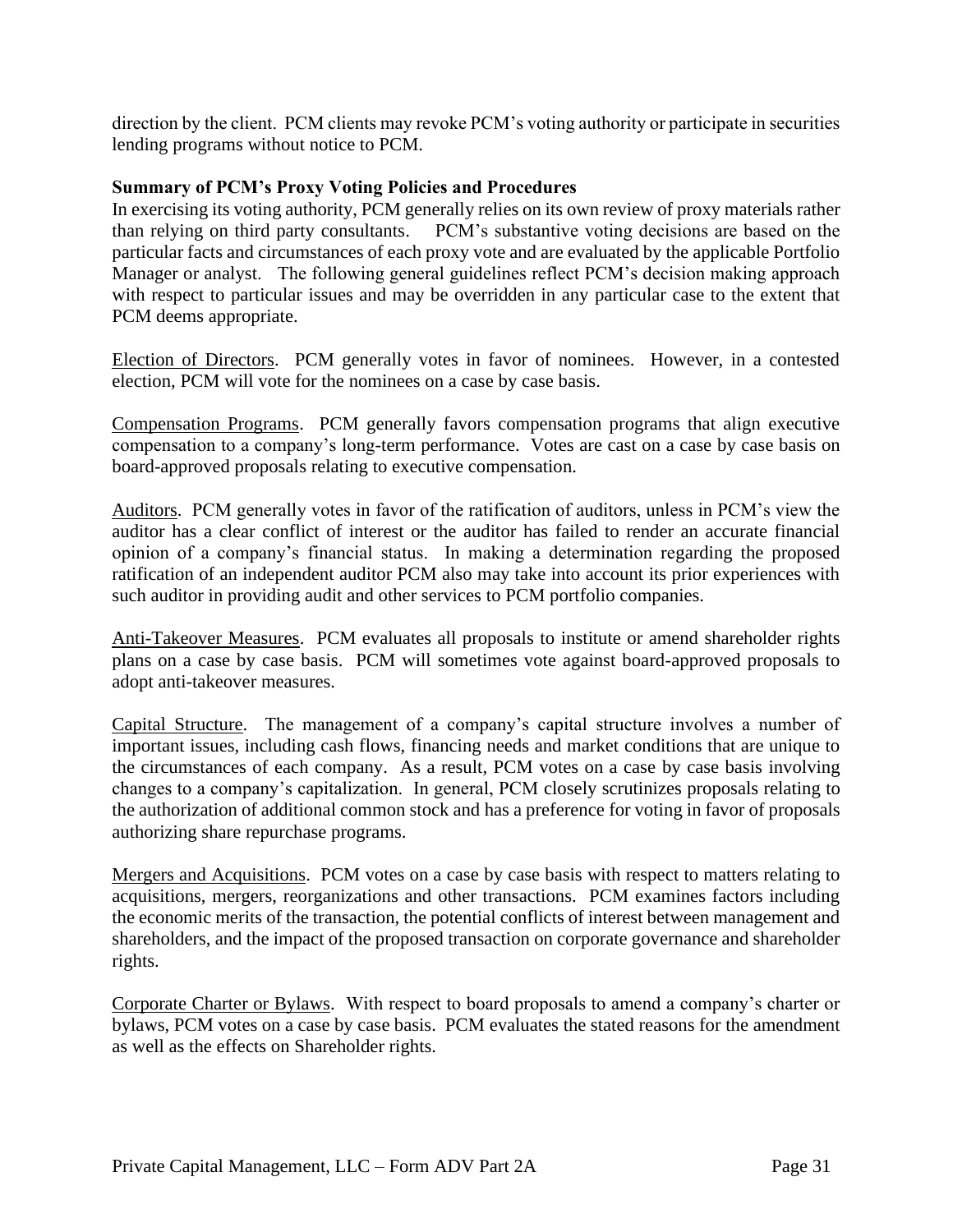Corporate Governance. SEC regulations permit shareholders to submit proposals for inclusion in a company's proxy statement. These proposals generally seek to change some aspect of a company's corporate governance structure or to change some aspect of its business operations. In some cases, these proposals are made in furtherance of broader social concerns held by the proposing shareholders. Though PCM reviews all such proposals on a case by case basis, it most frequently votes in accordance with the recommendation of the company's board of directors. PCM generally places particular significance on proposals made by large or long-term shareholders and on proposals relating to governance issues or acquisitions, mergers, reorganizations and other transactions.

PCM's Compliance Department is responsible for overseeing the proxy voting process and ensuring that conflicts of interest do not influence PCM's proxy voting decisions. Examples of conflicts of interest may include (i) whether PCM manages assets for the company, an employee of the company, or employee group of the company; (ii) whether the investment team member responsible for recommending the proxy vote is a close relative of or has a personal or business relationship with an executive, director or person who is a candidate for director of the company or is a participant in a proxy contest; and (iii) whether the investment team member responsible for recommending the proxy vote has a personal interest in the outcome of the matter before shareholders that is different from the general interests of PCM clients. If a material conflict is identified, PCM will take steps to ameliorate the conflict that may include (a) removing the conflicted PCM employee(s) from the voting process, (b) voting shares in accordance with the recommendations of one or more nationally recognized corporate governance advisory firms, (c) seeking voting instructions from a non-interested party, (d) referring the proxy vote or recommendation to the client or (e) adopting such other method as is deemed appropriate given the particular facts and circumstances, including the importance of the proxy issue and the nature of the conflict of interest.

Clients may request a copy of PCM's Proxy Voting Policies and Procedures, as well as reports on how their proxies have been.

## **Item 18 Financial Information**

#### **Balance Sheet**

PCM has not attached a balance sheet for its most recent fiscal year as PCM does not require or solicit prepayment of management fees.

# **Financial Conditions Likely to Impair Ability to Meet Contractual Commitments to Clients**

There are no financial conditions likely to impair PCM's ability to meet contractual commitments to its clients.

#### **Bankruptcy Filings**

PCM is not currently, and has never been, the subject of a bankruptcy petition.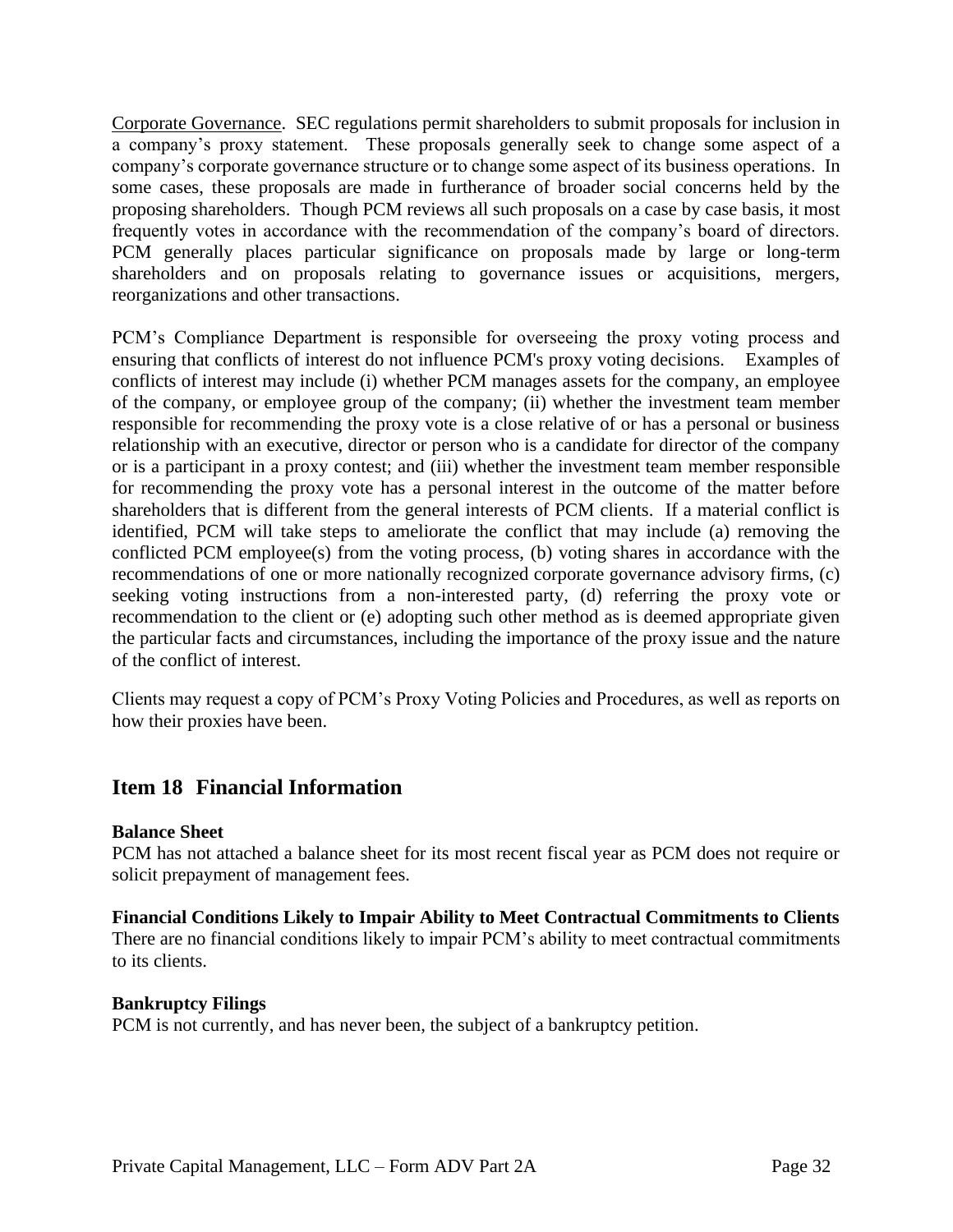## **Client Brochure – Additional Information and Operational Policies**

### **Client Suitability**

Each PCM client must carefully consider the appropriateness of PCM's investment offerings in light of their own financial circumstances, investment goals and risk tolerance. Clients are also urged to seek the advice of tax professionals and other relevant professionals as PCM does not offer tax, legal or estate planning advice. PCM makes no representation regarding the likelihood or probability that our investment approaches will in fact achieve their stated goals.

#### **Trade Errors**

In the event of a trade error attributable to PCM, it is PCM's general policy to place the client in the position they would have been had the error not occurred. When an error is identified prior to settlement, PCM normally will move the trade to its error account. In such cases, the profit or loss resulting from the reversing transactions will be retained by PCM. In the event the error is identified after settlement, PCM generally will seek to reimburse the client for any losses arising out of the error by crediting management fees. If a settled trade results in a gain for a client, such gain will remain with the client unless specific instructions to the contrary are received from the client. With respect to errors affecting multiple securities resulting from the same instruction or account restriction, any gain or loss attributable to PCM will be determined on an aggregate rather than individual security basis. If the execution of a purchase or sale order is delayed due to an error attributable to PCM, the delay will be treated as a trade error to the extent it results in the trade (i) not being executed as a part of the allocation or group of trades of which it was a part or in a reasonable time thereafter and (ii) being executed on terms that are not consistent with the original parameters of the order.

## **Participation in Corporate and Other Legal Actions**

Unless otherwise directed by a client, PCM provides instructions to custodians regarding tender offers and rights offerings for securities held in client accounts. However, PCM does not provide legal advice to clients and does not determine whether a client should join, opt out of, or otherwise submit a claim with respect to any legal proceedings, including bankruptcies or class actions involving securities held or previously held by the client. PCM generally does not have authority to submit claims or elections on behalf of clients in legal proceedings.

On a case by case basis, Carnes may (as an administrative matter) offer to file certain class action claim forms electronically on behalf of PCM clients that have directed their accounts to trade through Carnes. Clients who agree to have Carnes make particular filings on their behalf should be aware of the following:

- Neither PCM nor Carnes is in a position to make any legal determination on a client's behalf as to whether it is in their best interest to file a claim. Filing a claim may result in the client providing a general release with respect to known and unknown claims against the subject company. Neither PCM nor Carnes recommend that any client should participate in or opt out of any particular settlement.
- Carnes is only able to file a claim for the shares held in a client's PCM account. In some instances settlements only permit one claim per claimant, so if a client holds shares at another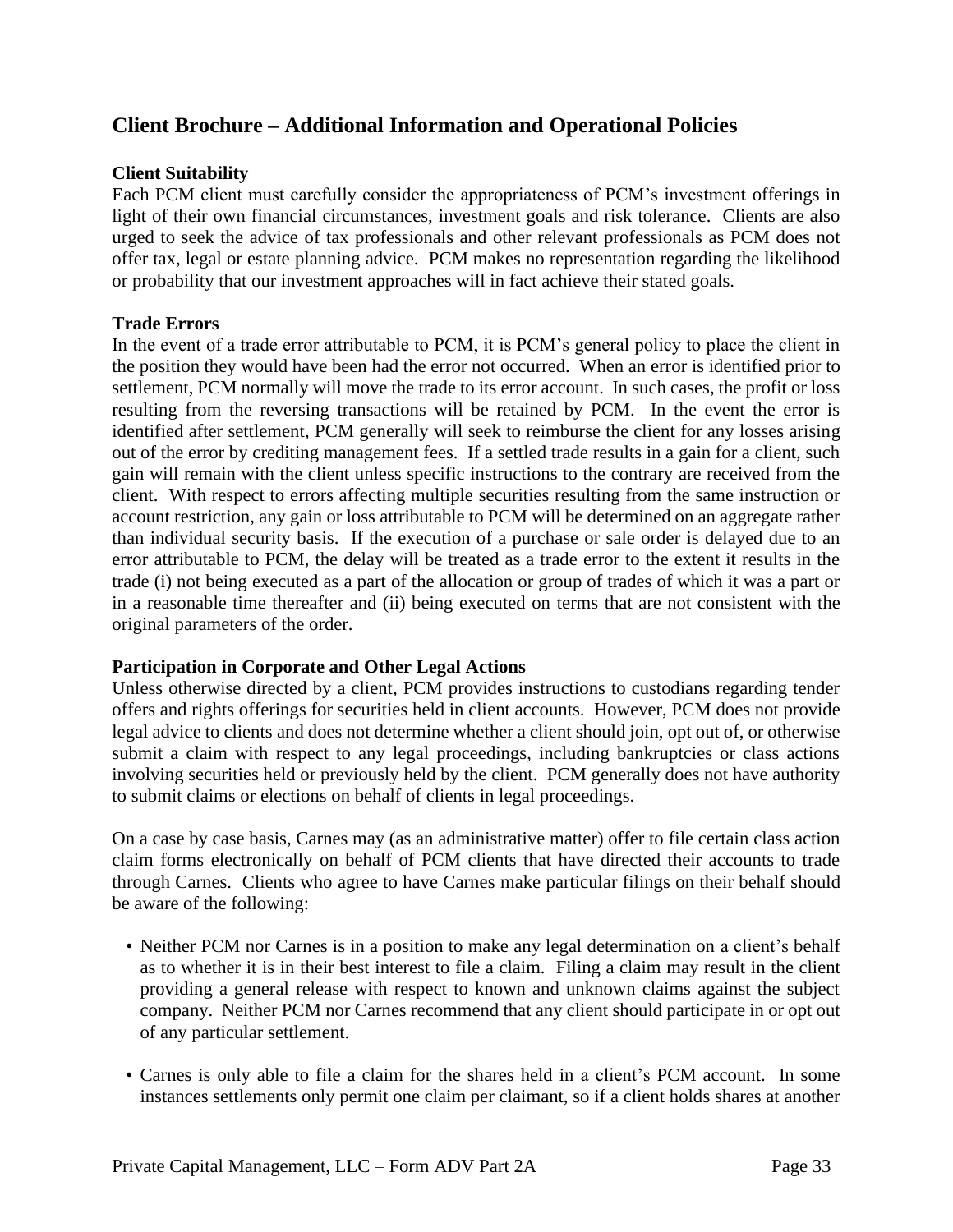broker, the client will not be able to recover on those shares if they have Carnes file on their behalf.

- By having Carnes submit a claim on their behalf, the client will not be able to challenge the settlement or seek appraisal or other judicial remedies with respect to their shares.
- Carnes may not file claims in all circumstances. If a settlement does not permit or accept electronic filings or requires duplicate manual filings, Carnes will not file. Carnes may also at its discretion determine not to file a claim, including in the case of settlements that are monetarily insubstantial or pose administrative complexities.
- If a client chooses to have Carnes make filings on their behalf there is no way to reverse the claim submission once it has been made.

#### **Undisclosed External Arrangements or Circumstances**

PCM manages client portfolios and makes recommendations to clients based upon the information that it has been provided. Accordingly, in managing and making recommendations for client accounts, PCM is not in a position to take into consideration specific client circumstances, arrangements, or considerations of which it has not been notified in writing. This would include, among other things, a client's pledging of assets, the use of leverage, and a near-term need to access (or rely upon) account assets for income or transactions with other parties. Each client is responsible for monitoring, on an ongoing basis, its allocation of assets to PCM in light of the client's overall financial situation and investment goals.

#### **Compliance with DOL Regulations Regarding Fiduciary Investment Advice**

When advising client retirement and benefit plan accounts that are subject to ERISA, PCM acts as an ERISA fiduciary. This means that we undertake to act in a manner that is both prudent and in the best interest of the retirement plan client. PCM also may from time to time engage in communications with an existing or prospective client about retirement account assets under circumstances that make those communications (and resulting transactions) subject to Department of Labor ("DOL") and ERISA fiduciary rules. In such cases, it is PCM's policy to act as an ERISA/Internal Revenue Code fiduciary and comply with the impartial conduct standards and related requirements set forth by the DOL in PTE 2020-02.

#### **Compliance with Regulatory Requirements and Shareholder Rights Plans**

PCM has adopted a number of procedures designed to ensure that it does not purchase or sell securities in violation of shareholder rights plans (i.e., poison pills) or regulatory requirements relating to the acquisition or sale of securities (e.g., Bank Holding Company Act requirements, state gaming regulations, and insider trading laws). Such requirements may result in PCM executing or refraining from executing securities transactions for client accounts when it would not otherwise do so. Any transactions implemented or failed to be implemented in client accounts in good faith in connection with such requirements will not be regarded as trade errors.

#### **Public Company Board Service**

From time to time PCM employees may seek or accept directorships on public company boards. This may include accepting seats on the boards of companies whose securities are held in PCM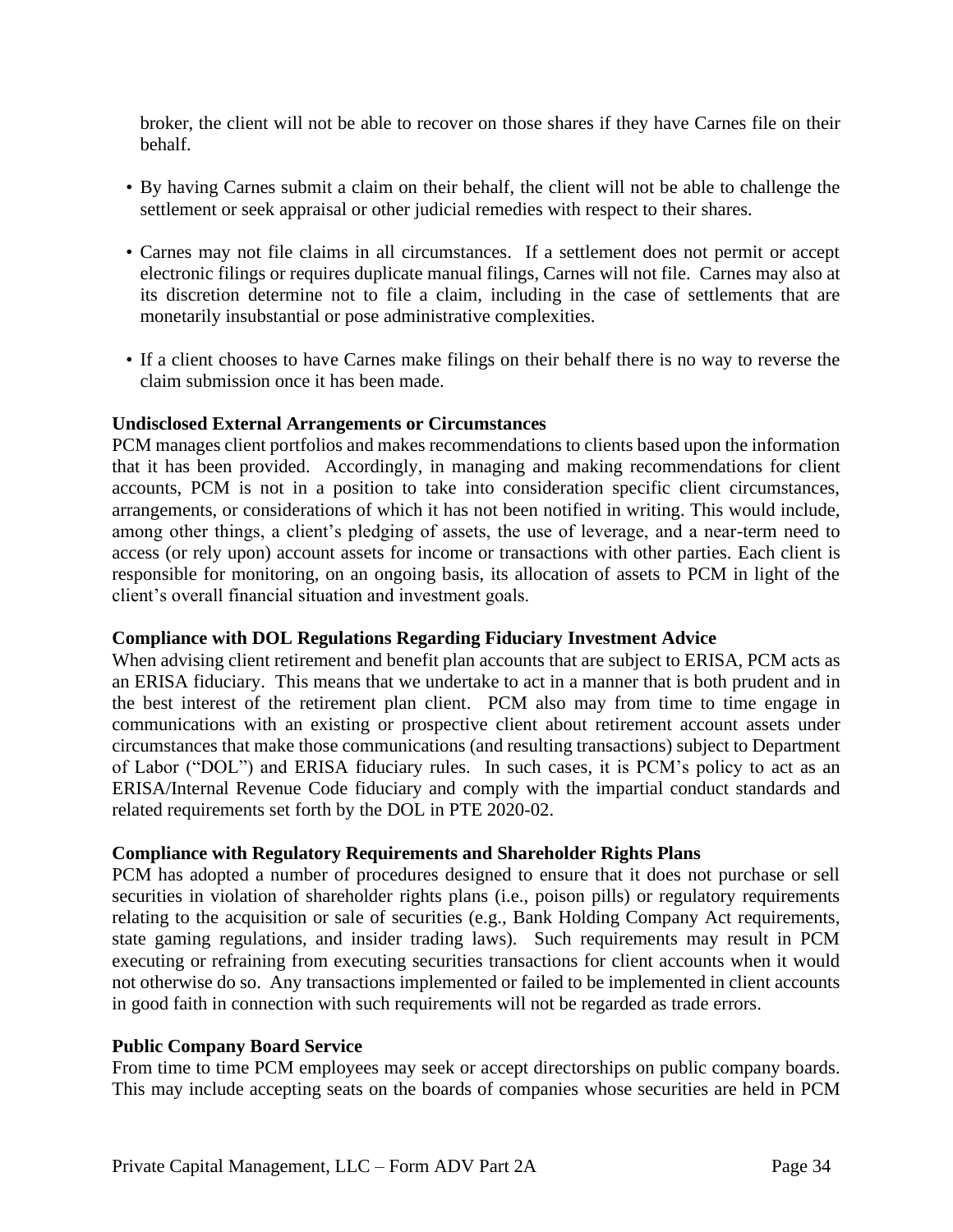client accounts at times when PCM believes having direct board representation is in the long-term best interests of its clients. However, such Board representation often may restrict PCM's ability to purchase or sell shares in the company at times when it may otherwise be opportune to do so. In the event of such board participation the PCM employee serving in a director capacity will generally become entitled to compensation in the form of cash and/or company stock, restricted stock or stock options. Any stock or option based compensation related to a PCM employee's board service will be subject to PCM's employee trading restrictions, in addition to any trading restrictions imposed by the relevant company or applicable law. It is generally PCM's preference that arrangements be put in place with the company to allow director compensation to be paid to or held by Pelican Bay Holdings, LLC, PCM's holding company parent. Director compensation amounts received by PCM or Pelican Bay Holdings are used to offset expenses related to the board representation, board related insurance or investment research. In the absence of such payments these expenses would be borne by PCM directly.

### **Insider Trading and PCM's Rule 10b5-1 Plan**

Under applicable law PCM is restricted in its ability to effect discretionary trades in securities with respect to which it possesses material, non-public inside information ("Inside Information"). PCM has adopted a number of policies and procedures administered primarily by its Compliance Department to ensure firm compliance with laws governing the handling of Inside Information and firm trading while in the possession of such information. As a part of its policies and procedures PCM has adopted a plan pursuant to Rule 10b5-1 of the Securities Exchange Act of 1934 (a "Rule 10b5-1 Plan") that permits PCM, under narrowly defined parameters and subject to Compliance oversight, to effect certain purchases and sales of otherwise restricted securities for client accounts in connection with client-directed cash raisings, account liquidations and the initial account funding process. Other than pursuant to the requirements of applicable law, PCM does not initiate discretionary purchases or sales of securities with respect to which it possesses Inside Information. Accordingly, PCM's periodic possession of Inside Information may restrict PCM from making discretionary trades for client accounts that it would otherwise implement. In certain circumstances PCM's possession of Inside Information regarding portfolio securities could have a negative impact on the performance of client accounts.

## **Charitable Contributions and Event Sponsorships**

PCM may make charitable contributions or sponsor events for charitable purposes. These may involve entities that may be associated with current or former PCM clients. Most of these activities are directed to non-profit or charitable organizations located in Southwest Florida. PCM has adopted policies and procedures that are administered by its Compliance Department relating to these activities in order to mitigate the possibility of actual or potential conflicts of interest.

#### **Cyber Security**

PCM has adopted and implemented a cyber security program designed in conjunction with outside consultant ACA Compliance Group. PCM's Information Security Plan is designed to be comprehensive of PCM's operations. The plan is based on the commonly used NIST framework for information security purposes and addresses access control, audit and accountability, contingency planning, incident response, risk assessment, maintenance, physical and environmental protection, system and communication protection and system and information